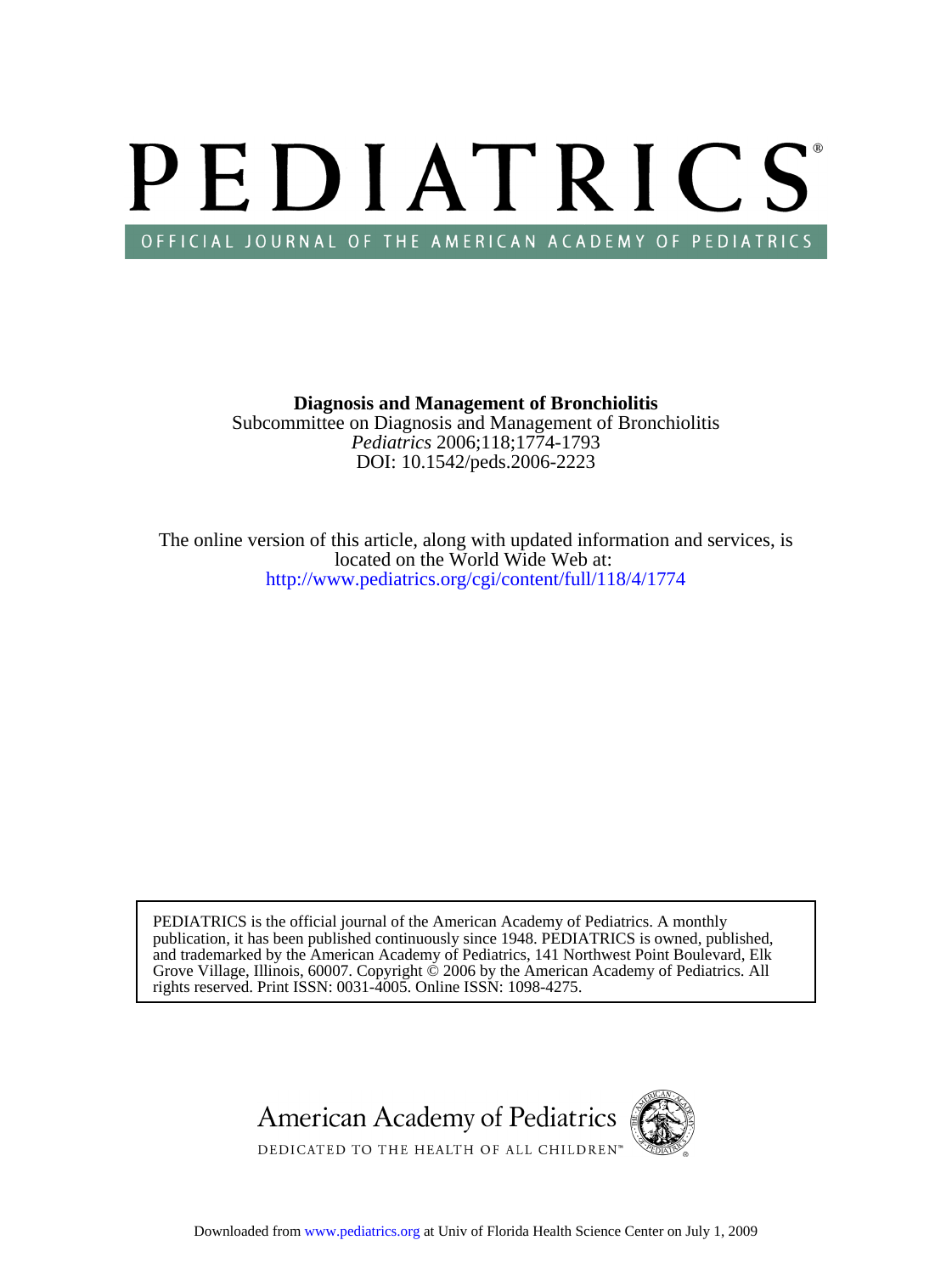#### CLINICAL PRACTICE GUIDELINE

# **Diagnosis and Management of Bronchiolitis**

**Subcommittee on Diagnosis and Management of Bronchiolitis**

Endorsed by the American Academy of Family Physicians, the American College of Chest Physicians, and the American Thoracic Society.

Organizational Principles to Guide and Define the Child Health Care System and/or Improve the Health of All Children

#### **ABSTRACT**

Bronchiolitis is a disorder most commonly caused in infants by viral lower respiratory tract infection. It is the most common lower respiratory infection in this age group. It is characterized by acute inflammation, edema, and necrosis of epithelial cells lining small airways, increased mucus production, and bronchospasm.

The American Academy of Pediatrics convened a committee composed of primary care physicians and specialists in the fields of pulmonology, infectious disease, emergency medicine, epidemiology, and medical informatics. The committee partnered with the Agency for Healthcare Research and Quality and the RTI International-University of North Carolina Evidence-Based Practice Center to develop a comprehensive review of the evidence-based literature related to the diagnosis, management, and prevention of bronchiolitis. The resulting evidence report and other sources of data were used to formulate clinical practice guideline recommendations.

This guideline addresses the diagnosis of bronchiolitis as well as various therapeutic interventions including bronchodilators, corticosteroids, antiviral and antibacterial agents, hydration, chest physiotherapy, and oxygen. Recommendations are made for prevention of respiratory syncytial virus infection with palivizumab and the control of nosocomial spread of infection. Decisions were made on the basis of a systematic grading of the quality of evidence and strength of recommendation. The clinical practice guideline underwent comprehensive peer review before it was approved by the American Academy of Pediatrics.

This clinical practice guideline is not intended as a sole source of guidance in the management of children with bronchiolitis. Rather, it is intended to assist clinicians in decision-making. It is not intended to replace clinical judgment or establish a protocol for the care of all children with this condition. These recommendations may not provide the only appropriate approach to the management of children with bronchiolitis.

#### **INTRODUCTION**

THIS GUIDELINE EXAMINES the published evidence on diagnosis and acute management of the child with bronchiolitis in both outpatient and hospital settings, including the roles of supportive therapy, oxygen, bronchodilators, antiinflammatory agents, antibacterial agents, and antiviral agents and make recommendations to influence clinician behavior on the basis of the evidence. Methods of prevention

www.pediatrics.org/cgi/doi/10.1542/ peds.2006-2223

doi:10.1542/peds.2006-2223

All clinical practice guidelines from the American Academy of Pediatrics automatically expire 5 years after publication unless reaffirmed, revised, or retired at or before that time.

The recommendations in this guideline do not indicate an exclusive course of treatment or serve as a standard of care. Variations, taking into account individual circumstances, may be appropriate.

#### **Key Word** bronchiolitis

#### **Abbreviations**

CAM— complementary and alternative medicine LRTI—lower respiratory tract infection

AHRQ—Agency for Healthcare Research and Quality RSV—respiratory syncytial virus AAP—American Academy of Pediatrics AAFP—American Academy of Family Physicians RCT—randomized, controlled trial CLD— chronic neonatal lung disease SBI—serious bacterial infection UTI—urinary tract infection AOM—acute otitis media Spo<sub>2</sub>— oxyhemoglobin saturation LRTD—lower respiratory tract disease PEDIATRICS (ISSN Numbers: Print, 0031-4005; Online, 1098-4275). Copyright © 2006 by the

American Academy of Pediatrics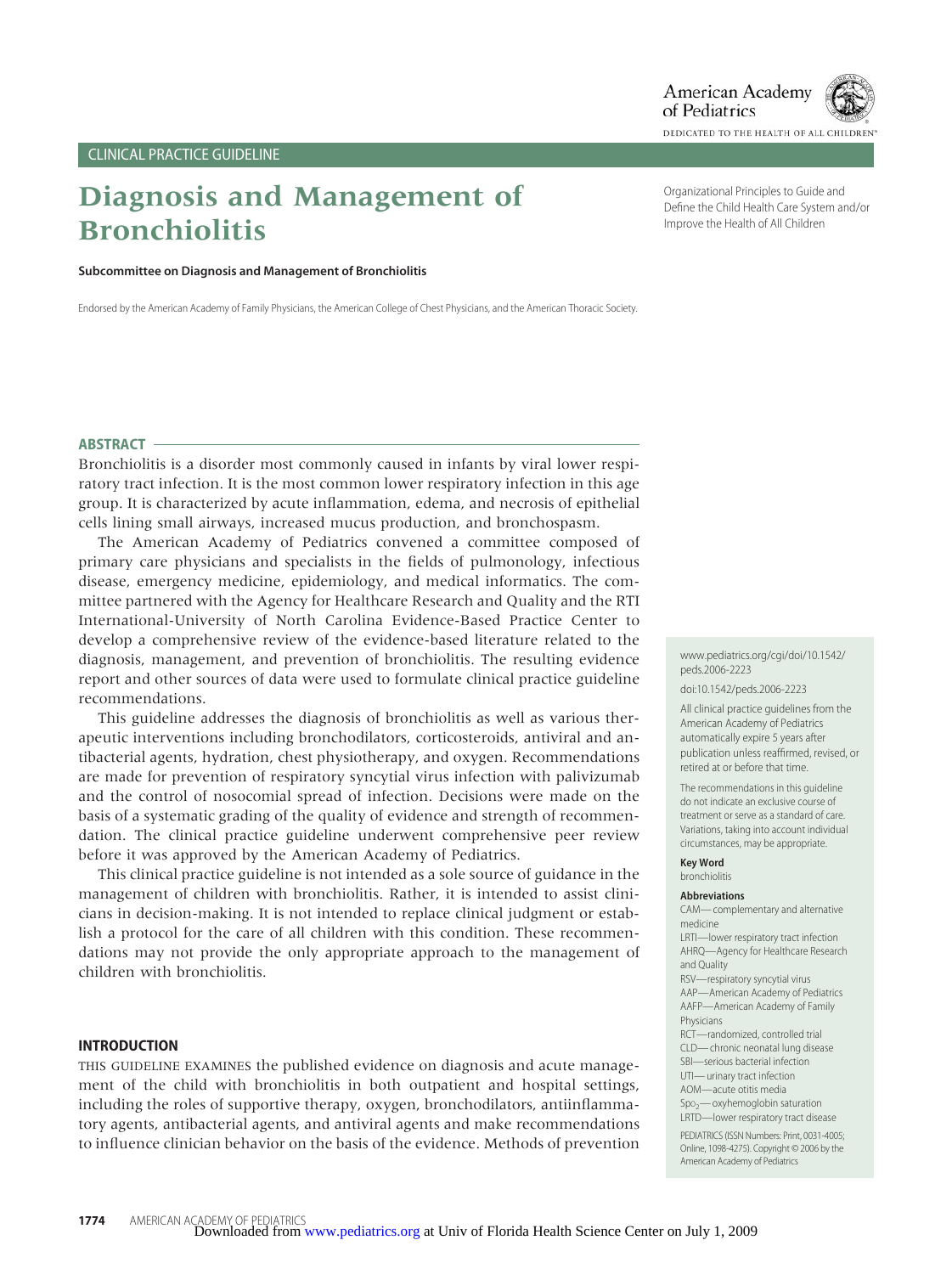are reviewed, as is the potential role of complementary and alternative medicine (CAM).

The goal of this guideline is to provide an evidencebased approach to the diagnosis, management, and prevention of bronchiolitis in children from 1 month to 2 years of age. The guideline is intended for pediatricians, family physicians, emergency medicine specialists, hospitalists, nurse practitioners, and physician assistants who care for these children. The guideline does not apply to children with immunodeficiencies including HIV, organ or bone marrow transplants, or congenital immunodeficiencies. Children with underlying respiratory illnesses such as chronic neonatal lung disease (CLD; also known as bronchopulmonary dysplasia) and those with significant congenital heart disease are excluded from the sections on management unless otherwise noted but are included in the discussion of prevention. This guideline will not address long-term sequelae of bronchiolitis, such as recurrent wheezing, which is a field with distinct literature of its own.

Bronchiolitis is a disorder most commonly caused in infants by viral lower respiratory tract infection (LRTI). It is the most common lower respiratory infection in this age group. It is characterized by acute inflammation, edema and necrosis of epithelial cells lining small airways, increased mucus production, and bronchospasm. Signs and symptoms are typically rhinitis, tachypnea, wheezing, cough, crackles, use of accessory muscles, and/or nasal flaring.<sup>1</sup> Many viruses cause the same constellation of symptoms and signs. The most common etiology is the respiratory syncytial virus (RSV), with the highest incidence of RSV infection occurring between December and March.2 Ninety percent of children are infected with RSV in the first 2 years of life, $3$  and up to 40% of them will have lower respiratory infection.4,5 Infection with RSV does not grant permanent or longterm immunity. Reinfections are common and may be experienced throughout life.<sup>6</sup> Other viruses identified as causing bronchiolitis are human metapneumovirus, influenza, adenovirus, and parainfluenza. RSV infection leads to more than 90 000 hospitalizations annually. Mortality resulting from RSV has decreased from 4500 deaths annually in 1985 in the United States<sup>2,6</sup> to an estimated 510 RSV-associated deaths in 19976 and 390 in 1999.7 The cost of hospitalization for bronchiolitis in children less than 1 year old is estimated to be more than \$700 million per year.8

Several studies have shown a wide variation in how bronchiolitis is diagnosed and treated. Studies in the United States,<sup>9</sup> Canada,<sup>10</sup> and the Netherlands<sup>11</sup> showed variations that correlated more with hospital or individual preferences than with patient severity. In addition, length of hospitalization in some countries averages twice that of others.12 This variable pattern suggests a lack of consensus among clinicians as to best practices.

In addition to morbidity and mortality during the

acute illness, infants hospitalized with bronchiolitis are more likely to have respiratory problems as older children, especially recurrent wheezing, compared with those who did not have severe disease.13–15 Severe disease is characterized by persistently increased respiratory effort, apnea, or the need for intravenous hydration, supplemental oxygen, or mechanical ventilation. It is unclear whether severe viral illness early in life predisposes children to develop recurrent wheezing or if infants who experience severe bronchiolitis have an underlying predisposition to recurrent wheezing.

# **METHODS**

To develop the clinical practice guideline on the diagnosis and management of bronchiolitis, the American Academy of Pediatrics (AAP) convened the Subcommittee on Diagnosis and Management of Bronchiolitis with the support of the American Academy of Family Physicians (AAFP), the American Thoracic Society, the American College of Chest Physicians, and the European Respiratory Society. The subcommittee was chaired by a primary care pediatrician with expertise in clinical pulmonology and included experts in the fields of general pediatrics, pulmonology, infectious disease, emergency medicine, epidemiology, and medical informatics. All panel members reviewed the AAP Policy on Conflict of Interest and Voluntary Disclosure and were given an opportunity to declare any potential conflicts.

The AAP and AAFP partnered with the AHRQ and the RTI International-University of North Carolina Evidence-Based Practice Center (EPC) to develop an evidence report, which served as a major source of information for these practice guideline recommendations.<sup>1</sup> Specific clinical questions addressed in the AHRQ evidence report were the (1) effectiveness of diagnostic tools for diagnosing bronchiolitis in infants and children, (2) efficacy of pharmaceutical therapies for treatment of bronchiolitis, (3) role of prophylaxis in prevention of bronchiolitis, and (4) cost-effectiveness of prophylaxis for management of bronchiolitis. EPC project staff searched Medline, the Cochrane Collaboration, and the Health Economics Database. Additional articles were identified by review of reference lists of relevant articles and ongoing studies recommended by a technical expert advisory group. To answer the question on diagnosis, both prospective studies and randomized, controlled trials (RCTs) were used. For questions related to treatment and prophylaxis in the AHRQ report, only RCTs were considered. For the cost-effectiveness of prophylaxis, studies that used economic analysis were reviewed. For all studies, key inclusion criteria included outcomes that were both clinically relevant and able to be abstracted. Initially, 744 abstracts were identified for possible inclusion, of which 83 were retained for systematic review. Results of the literature review were presented in evidence tables and published in the final evidence report.<sup>1</sup>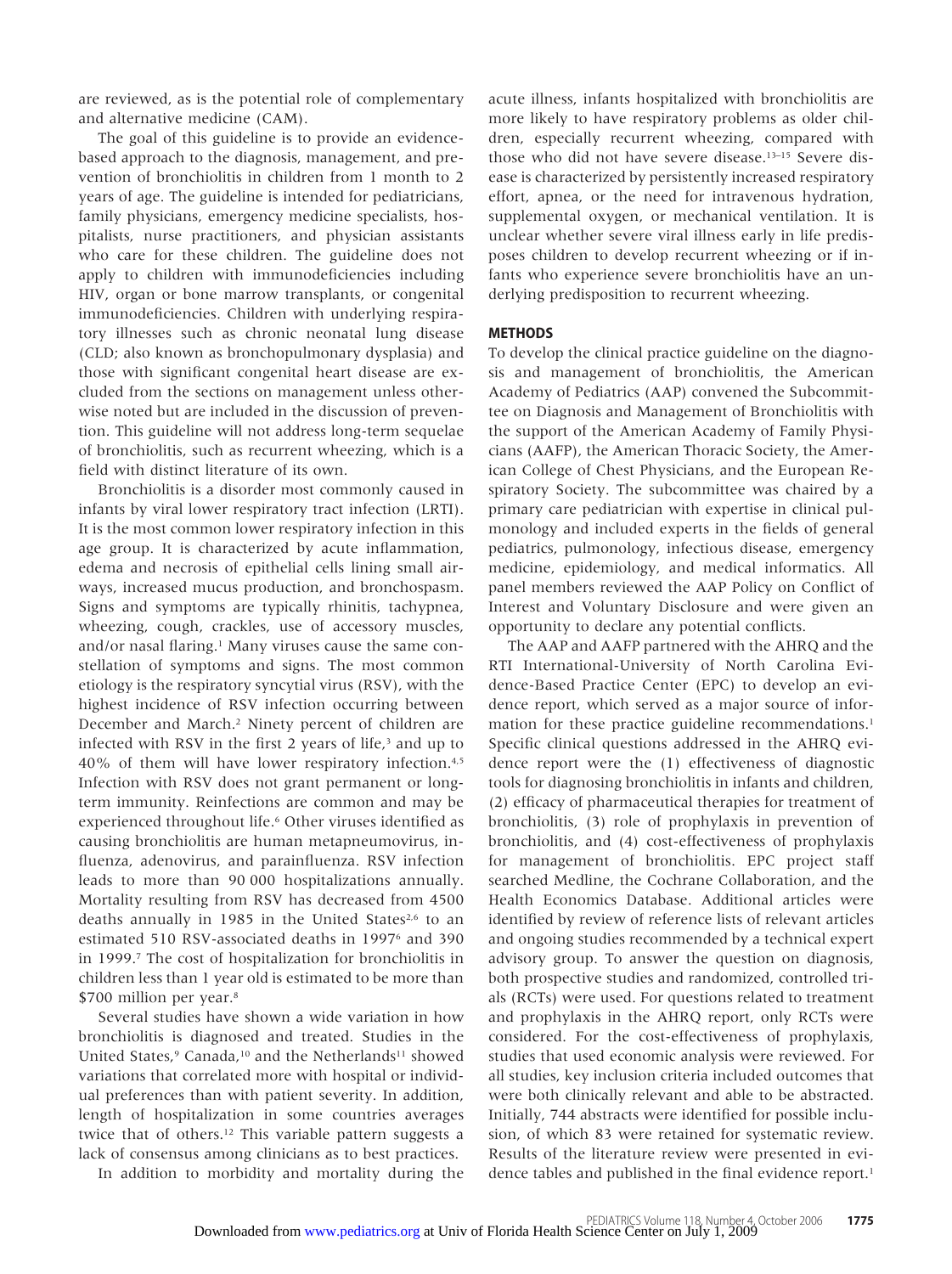An additional literature search of Medline and the Cochrane Database of Systematic Reviews was performed in July 2004 by using search terms submitted by the members of the Subcommittee on the Diagnosis and Management of Bronchiolitis. The methodologic quality of the research was appraised by an epidemiologist before consideration by the subcommittee.

The evidence-based approach to guideline development requires that the evidence in support of a policy be identified, appraised, and summarized and that an explicit link between evidence and recommendations be defined. Evidence-based recommendations reflect the quality of evidence and the balance of benefit and harm that is anticipated when the recommendation is followed. The AAP policy statement "Classifying Recommendations for Clinical Practice Guidelines"16 was followed in designating levels of recommendation (Fig 1; Table 1).

A draft version of this clinical practice guideline underwent extensive peer review by committees and sections within the AAP, American Thoracic Society, European Respiratory Society, American College of Chest Physicians, and AAFP, outside organizations, and other individuals identified by the subcommittee as experts in the field. Members of the subcommittee were invited to distribute the draft to other representatives and committees within their specialty organizations. The resulting comments were reviewed by the subcommittee and, when appropriate, incorporated into the guideline.

This clinical practice guideline is not intended as a sole source of guidance in the management of children with bronchiolitis. Rather, it is intended to assist clinicians in decision-making. It is not intended to replace clinical judgment or establish a protocol for the care of



#### FIGURE 1

Integrating evidence quality appraisal with an assessment of the anticipated balance between benefits and harms if a policy is carried out leads to designation of a policy as a strong recommendation, recommendation, option, or no recommendation.

all children with this condition. These recommendations may not provide the only appropriate approach to the management of children with bronchiolitis.

All AAP guidelines are reviewed every 5 years. Definitions used in the guideline are:

- Bronchiolitis: a disorder most commonly caused in infants by viral LRTI; it is the most common lower respiratory infection in this age group and is characterized by acute inflammation, edema and necrosis of epithelial cells lining small airways, increased mucus production, and bronchospasm.
- CLD, also known as bronchopulmonary dysplasia: an infant less than 32 weeks' gestation evaluated at 36 weeks' postmenstrual age or one of more than 32 weeks' gestation evaluated at more than 28 days but less than 56 days of age who has been receiving supplemental oxygen for more than 28 days.17
- Routine: a set of customary and often-performed procedures such as might be found in a routine admission order set for children with bronchiolitis.
- Severe disease: signs and symptoms associated with poor feeding and respiratory distress characterized by tachypnea, nasal flaring, and hypoxemia.
- Hemodynamically significant congenital heart disease: children with congenital heart disease who are receiving medication to control congestive heart failure, have moderate to severe pulmonary hypertension, or have cyanotic heart disease.

#### **RECOMMENDATION 1a**

*Clinicians should diagnose bronchiolitis and assess disease severity on the basis of history and physical examination*. *Clinicians should not routinely order laboratory and radiologic studies for diagnosis (recommendation: evidence level B; diagnostic studies with minor limitations and observational studies with consistent findings; preponderance of benefits over harms and cost)*.

#### **RECOMMENDATION 1b**

*Clinicians should assess risk factors for severe disease such as age less than 12 weeks, a history of prematurity, underlying cardiopulmonary disease, or immunodeficiency when making decisions about evaluation and management of children with bronchiolitis (recommendation: evidence level B; observational studies with consistent findings; preponderance of benefits over harms)*.

The 2 goals in the history and physical examination of infants presenting with cough and/or wheeze, particularly in the winter season, are the differentiation of infants with probable bronchiolitis from those with other disorders and the estimation of the severity of illness. Most clinicians recognize bronchiolitis as a constellation of clinical symptoms and signs including a viral upper respiratory prodrome followed by increased respi-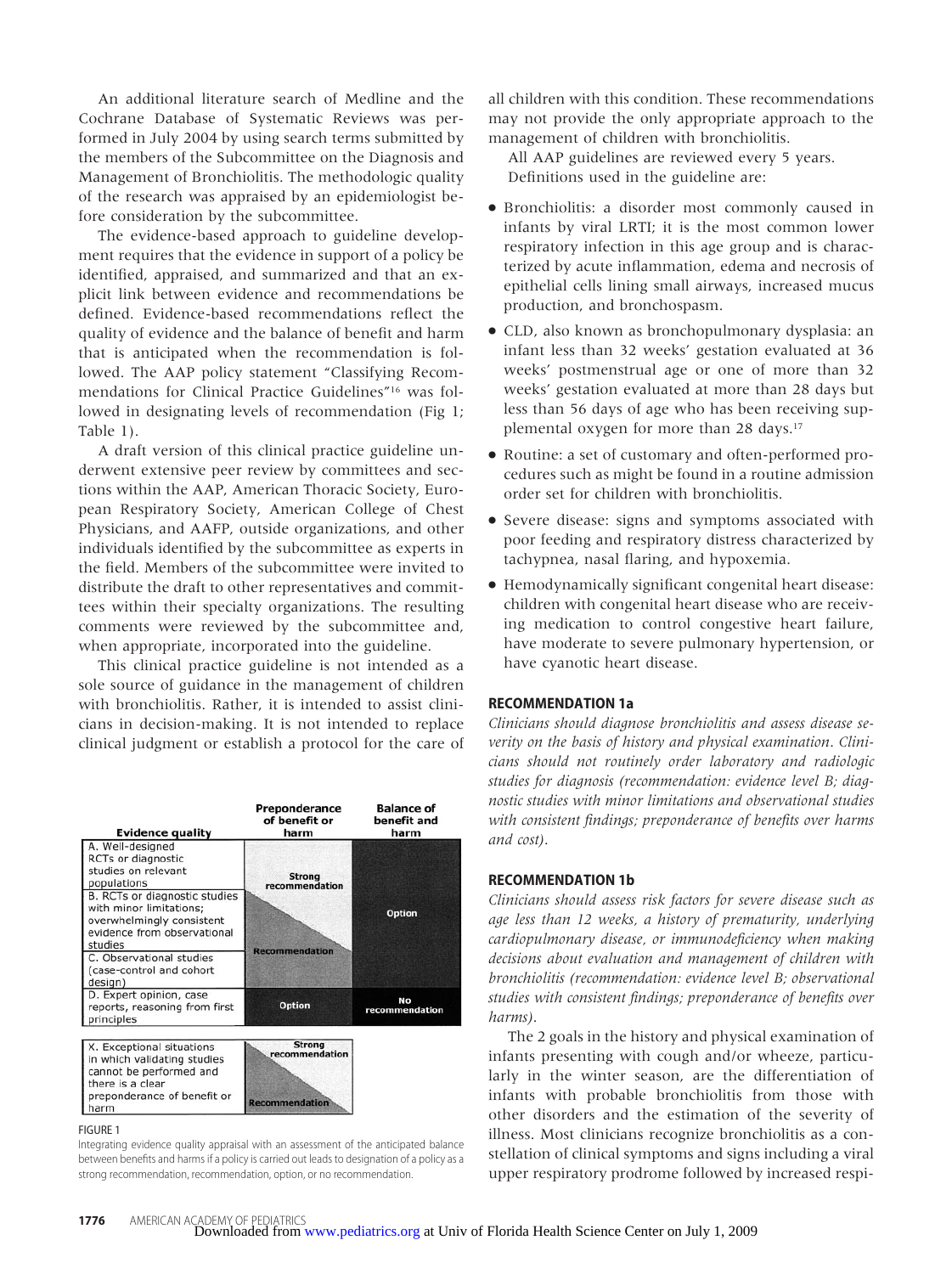#### TABLE 1 **Guideline Definitions for Evidence-Based Statements**

| Statement             | Definition                                                                                                                                                                                                                                                                                                                                                                                                                                                                                                                                         | Implication                                                                                                                                   |
|-----------------------|----------------------------------------------------------------------------------------------------------------------------------------------------------------------------------------------------------------------------------------------------------------------------------------------------------------------------------------------------------------------------------------------------------------------------------------------------------------------------------------------------------------------------------------------------|-----------------------------------------------------------------------------------------------------------------------------------------------|
| Strong recommendation | A strong recommendation in favor of a particular action is made<br>when the anticipated benefits of the recommended<br>intervention clearly exceed the harms (as a strong<br>recommendation against an action is made when the<br>anticipated harms clearly exceed the benefits) and the<br>quality of the supporting evidence is excellent. In some<br>clearly identified circumstances, strong recommendations<br>may be made when high-quality evidence is impossible to<br>obtain and the anticipated benefits strongly outweigh the<br>harms. | Clinicians should follow a strong recommendation<br>unless a clear and compelling rationale for an<br>alternative approach is present.        |
| Recommendation        | A recommendation in favor of a particular action is made when<br>the anticipated benefits exceed the harms but the quality of<br>evidence is not as strong. Again, in some clearly identified<br>circumstances, recommendations may be made when high-<br>quality evidence is impossible to obtain but the anticipated<br>benefits outweigh the harms.                                                                                                                                                                                             | Clinicians would be prudent to follow a<br>recommendation but should remain alert to new<br>information and sensitive to patient preferences. |
| Option                | Options define courses that may be taken when either the<br>quality of evidence is suspect or carefully performed studies<br>have shown little clear advantage to one approach over<br>another.                                                                                                                                                                                                                                                                                                                                                    | Clinicians should consider the option in their<br>decision-making, and patient preference may<br>have a substantial role.                     |
| No recommendation     | No recommendation indicates that there is a lack of pertinent<br>published evidence and that the anticipated balance of<br>benefits and harms is presently unclear.                                                                                                                                                                                                                                                                                                                                                                                | Clinicians should be alert to new published<br>evidence that clarifies the balance of benefit<br>versus harm.                                 |

ratory effort and wheezing in children less than 2 years of age. Clinical signs and symptoms of bronchiolitis consist of rhinorrhea, cough, wheezing, tachypnea, and increased respiratory effort manifested as grunting, nasal flaring, and intercostal and/or subcostal retractions.

Respiratory rate in otherwise healthy children changes considerably over the first year of life, decreasing from a mean of approximately 50 breaths per minute in term newborns to approximately 40 breaths per minute at 6 months of age and 30 breaths per minute at 12 months.18–20 Counting respiratory rate over the course of 1 minute may be more accurate than measurements extrapolated to 1 minute but observed for shorter periods.21 The absence of tachypnea correlates with the lack of LRTIs or pneumonia (viral or bacterial) in infants.22,23

The course of bronchiolitis is variable and dynamic, ranging from transient events such as apnea or mucus plugging to progressive respiratory distress from lower airway obstruction. Important issues to assess include the impact of respiratory symptoms on feeding and hydration and the response, if any, to therapy. The ability of the family to care for the child and return for further care should be assessed. History of underlying conditions such as prematurity, cardiac or pulmonary disease, immunodeficiency, or previous episodes of wheezing should be identified.

The physical examination reflects the variability in the disease state and may require serial observations over time to fully assess the child's status. Upper airway obstruction may contribute to work of breathing. Nasal suctioning and positioning of the child may affect the assessment. Physical examination findings of importance

include respiratory rate, increased work of breathing as evidenced by accessory muscle use or retractions, and auscultatory findings such as wheezes or crackles.

The evidence relating the presence of specific findings in the assessment of bronchiolitis to clinical outcomes is limited. Most studies are retrospective and lack valid and unbiased measurement of baseline and outcome variables. Most studies designed to identify the risk of severe adverse outcomes such as requirement for intensive care or mechanical ventilation have focused on inpatients.24–26 These events are relatively rare among all children with bronchiolitis and limit the power of these studies to detect clinically important risk factors associated with disease progression.

Several studies have associated premature birth (less than 37 weeks) and young age of the child (less than 6 –12 weeks) with an increased risk of severe disease.26–28 Young infants with bronchiolitis may develop apnea, which has been associated with an increased risk for prolonged hospitalization, admission to intensive care, and mechanical ventilation.26 Other underlying conditions that have been associated with an increased risk of progression to severe disease or mortality include hemodynamically significant congenital heart disease, 26,29 chronic lung disease (bronchopulmonary dysplasia, cystic fibrosis, congenital anomaly), $26$  and the presence of an immunocompromised state.26,30

Findings on physical examination have been less consistently associated with outcomes of bronchiolitis. Tachypnea, defined as a respiratory rate of 70 or more breaths per minute, has been associated with increased risk for severe disease in some studies<sup>24,27,31</sup> but not oth-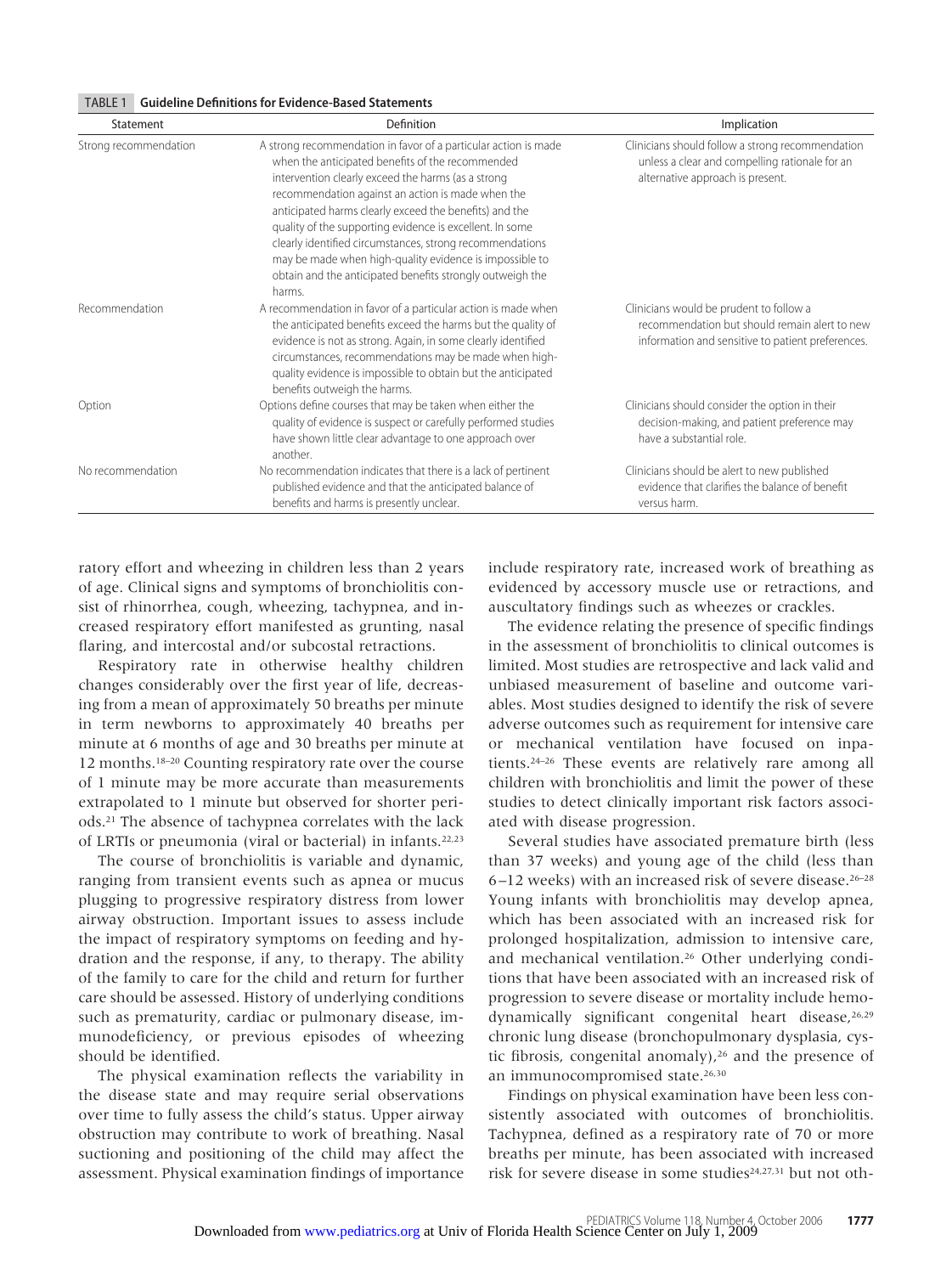ers.<sup>32</sup> An AHRQ report<sup>1</sup> found 43 of 52 treatment trials that used clinical scores, all of which included measures of respiratory rate, respiratory effort, severity of wheezing, and oxygenation. The lack of uniformity of scoring systems made comparison between studies difficult.<sup>1</sup> The most widely used clinical score, the Respiratory Distress Assessment Instrument,<sup>33</sup> is reliable with respect to scoring but has not been validated for clinical predictive value in bronchiolitis. None of the other clinical scores used in the various studies have been assessed for reliability and validity. Studies that have assessed other physical examination findings have not found clinically useful associations with outcomes.27,32 The substantial temporal variability in physical findings as well as potential differences in response to therapy may account for this lack of association. Repeated observation over a period of time rather than a single examination may provide a more valid overall assessment.

Pulse oximetry has been rapidly adopted into clinical assessment of children with bronchiolitis on the basis of data suggesting that it can reliably detect hypoxemia that is not suspected on physical examination.<sup>27,34</sup> Few studies have assessed the effectiveness of pulse oximetry to predict clinical outcomes. Among inpatients, perceived need for supplemental oxygen that is based on pulse oximetry has been associated with higher risk of prolonged hospitalization, ICU admission, and mechanical ventilation.24,26,35 Among outpatients, available evidence differs on whether mild reductions in pulse oximetry (less than 95% on room air) predict progression of disease or need for a return visit for care.<sup>27,32</sup>

Radiography may be useful when the hospitalized child does not improve at the expected rate, if the severity of disease requires further evaluation, or if another diagnosis is suspected. Although many infants with bronchiolitis have abnormalities that show on chest radiographs, data are insufficient to demonstrate that chest radiograph abnormalities correlate well with disease severity.16 Two studies suggest that the presence of consolidation and atelectasis on a chest radiograph is associated with increased risk for severe disease.26,27 One study showed no correlation between chest radiograph findings and baseline severity of disease.36 In prospective studies including 1 randomized trial, children with suspected LRTI who received radiographs were more likely to receive antibiotics without any difference in time to recovery.37,38 Current evidence does not support routine radiography in children with bronchiolitis.

The clinical utility of diagnostic testing in infants with suspected bronchiolitis is not well supported by evidence.39–41 The occurrence of serious bacterial infections (SBIs; eg, urinary tract infections [UTIs], sepsis, meningitis) is very low.42,43 The use of complete blood counts has not been shown to be useful in either diagnosing bronchiolitis or guiding its therapy.<sup>1</sup>

Virologic tests for RSV, if obtained during peak RSV

season, demonstrate a high predictive value. However, the knowledge gained from such testing rarely alters management decisions or outcomes for the vast majority of children with clinically diagnosed bronchiolitis.<sup>1</sup> Virologic testing may be useful when cohorting of patients is feasible.

# **Evidence Profile 1a: Diagnosis**

- Aggregate evidence quality: B; diagnostic studies with minor limitations and observational studies with consistent findings
- Benefit: cost saving, limitation of radiation and blood tests
- Harm: risk of misdiagnosis
- Benefits-harms assessment: preponderance of benefit over harm
- Policy level: recommendation

# **Evidence Profile 1b: Risk Factors**

- Aggregate evidence quality: B; observational studies with consistent findings
- Benefit: improved care of patients with risk factors for severe disease
- Harm: increased costs, increased radiation and blood testing
- Benefits-harms assessment: preponderance of benefit over harm
- Policy level: recommendation

# **RECOMMENDATION 2a**

*Bronchodilators should not be used routinely in the management of bronchiolitis (recommendation: evidence level B; RCTs with limitations; preponderance of harm of use over benefit)*.

# **RECOMMENDATION 2b**

A carefully monitored trial of α-adrenergic or β-adrenergic *medication is an option*. *Inhaled bronchodilators should be continued only if there is a documented positive clinical response to the trial using an objective means of evaluation (option: evidence level B; RCTs with limitations and expert opinion; balance of benefit and harm)*.

The use of bronchodilator agents continues to be controversial. RCTs have failed to demonstrate a consistent benefit from  $\alpha$ -adrenergic or  $\beta$ -adrenergic agents. Several studies and reviews have evaluated the use of bronchodilator medications for viral bronchiolitis. A Cochrane systematic review<sup>44</sup> found 8 RCTs involving 394 children.33,45–50 Some of the studies included infants who had a history of previous wheezing. Several used agents other than albuterol/salbutamol or epinephrine/adrenaline (eg, ipratropium and metaproterenol). Overall, results of the meta-analysis indicated that, at most, 1 in 4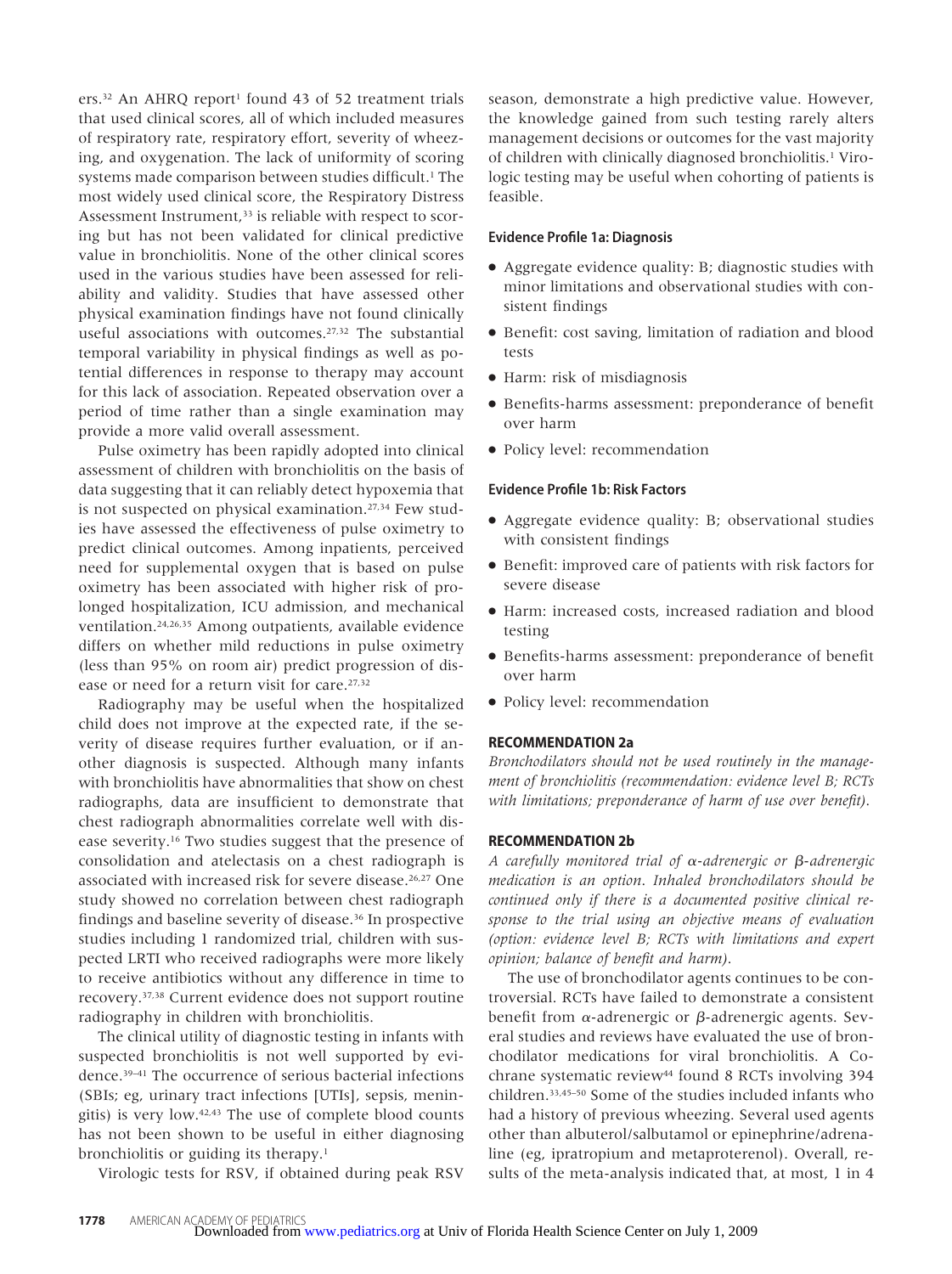children treated with bronchodilators might have a transient improvement in clinical score of unclear clinical significance. This needs to be weighed against the potential adverse effects and cost of these agents and the fact that most children treated with bronchodilators will not benefit from their use. Studies assessing the impact of bronchodilators on long-term outcomes have found no impact on the overall course of the illness.1,44,51

#### *Albuterol/Salbutamol*

Some outpatient studies have demonstrated modest improvement in oxygen saturation and/or clinical scores. Schweich et al<sup>52</sup> and Schuh et al<sup>53</sup> evaluated clinical scores and oxygen saturation after 2 treatments of nebulized albuterol. Each study showed improvement in the clinical score and oxygen saturation shortly after completion of the treatment. Neither measured outcomes over time. Klassen et al<sup>47</sup> evaluated clinical score and oxygen saturation 30 and 60 minutes after a single salbutamol treatment. Clinical score, but not oxygen saturation, was significantly improved at 30 minutes, but no difference was demonstrated 60 minutes after a treatment. Gadomski et al<sup>54</sup> showed no difference between those in groups on albuterol or placebo after 2 nebulized treatments given 30 minutes apart.

Studies of inpatients have not shown a clinical change that would justify recommending albuterol for routine care. Dobson et al<sup>55</sup> conducted a randomized clinical trial in infants who were hospitalized with moderately severe viral bronchiolitis and failed to demonstrate clinical improvement resulting in enhanced recovery or an attenuation of the severity of illness. Two meta-analyses<sup>1,56</sup> could not directly compare inpatient studies of albuterol because of widely differing methodology. Overall, the studies reviewed did not show the use of albuterol in infants with bronchiolitis to be beneficial in shortening duration of illness or length of hospital stay.

# *Epinephrine/Adrenaline*

The AHRQ evidence report<sup>1</sup> notes that the reviewed studies show that nebulized epinephrine has "some potential for being efficacious." In contrast, a later multicenter controlled trial by Wainwright et al<sup>51</sup> concluded that epinephrine did not impact the overall course of the illness as measured by hospital length of stay. Analysis of outpatient studies favors nebulized epinephrine over placebo in terms of clinical score, oxygen saturation, and respiratory rate at 60 minutes<sup>57</sup> and heart rate at 90 minutes.58 However, the differences were small, and it could not be established that they are clinically significant in altering the course of the illness. One study<sup>59</sup> found significant improvement in airway resistance (but no change in oxygen need), suggesting that a trial of this agent may be reasonable for such infants.

Several studies have compared epinephrine to albuterol (salbutamol) or epinephrine to placebo. Racemic epinephrine has demonstrated slightly better clinical effect than albuterol. It is possible that the improvement is related to the  $\alpha$  effect of the medication.<sup>60</sup> Hartling et al<sup>61</sup> performed a meta-analysis of studies comparing epinephrine to albuterol and also participated in the Cochrane review of epinephrine.<sup>62</sup> The Cochrane report concluded: "There is insufficient evidence to support the use of epinephrine for the treatment of bronchiolitis among inpatients. There is some evidence to suggest that epinephrine may be favorable to salbutamol (albuterol) and placebo among outpatients."

Although there is no evidence from RCTs to justify routine use of bronchodilators, clinical experience suggests that, in selected infants, there is an improvement in the clinical condition after bronchodilator administration.47,52,53,57,58 It may be reasonable to administer a nebulized bronchodilator and evaluate clinical response. Individuals and institutions should assess the patient and document pretherapy and posttherapy changes using an objective means of evaluation. Some of the documentation tools that have been used can be found in articles by Alario et al,<sup>45</sup> Bierman and Pierson,<sup>63</sup> Gadomski et al,<sup>54</sup> Lowell et al,<sup>33</sup> Wainwright et al,<sup>51</sup> Schuh et al,<sup>64</sup> and Gorelick et al.<sup>65</sup> In addition, a documentation tool has been developed by Cincinnati Children's Hospital (Cincinnati, OH).<sup>66</sup>

Extrapolation from the studies discussed above suggests that epinephrine may be the preferred bronchodilator for this trial in the emergency department and in hospitalized patients. In the event that there is documented clinical improvement, there is justification for continuing the nebulized bronchodilator treatments. In the absence of a clinical response, the treatment should not be continued.

Because of a lack of studies, short duration of action, and potential adverse effects, epinephrine is usually not used in the home setting. Therefore, it would be more appropriate that a bronchodilator trial in the office or clinic setting use albuterol/salbutamol rather than racemic epinephrine. Parameters to measure its effectiveness include improvements in wheezing, respiratory rate, respiratory effort, and oxygen saturation.

Anticholinergic agents such as ipratropium have not been shown to alter the course of viral bronchiolitis. Although a minority of individual patients may show a positive clinical response to anticholinergic agents, studies have shown that the groups as a whole showed no significant improvement. At this point there is no justification for using anticholinergic agents, either alone or in combination with  $\beta$ -adrenergic agents, for viral bronchiolitis.67–69

#### **Evidence Profile 2a: Routine Use of Bronchodilators**

- Aggregate evidence quality: B; RCTs with limitations
- Benefit: short-term improvement in clinical symptoms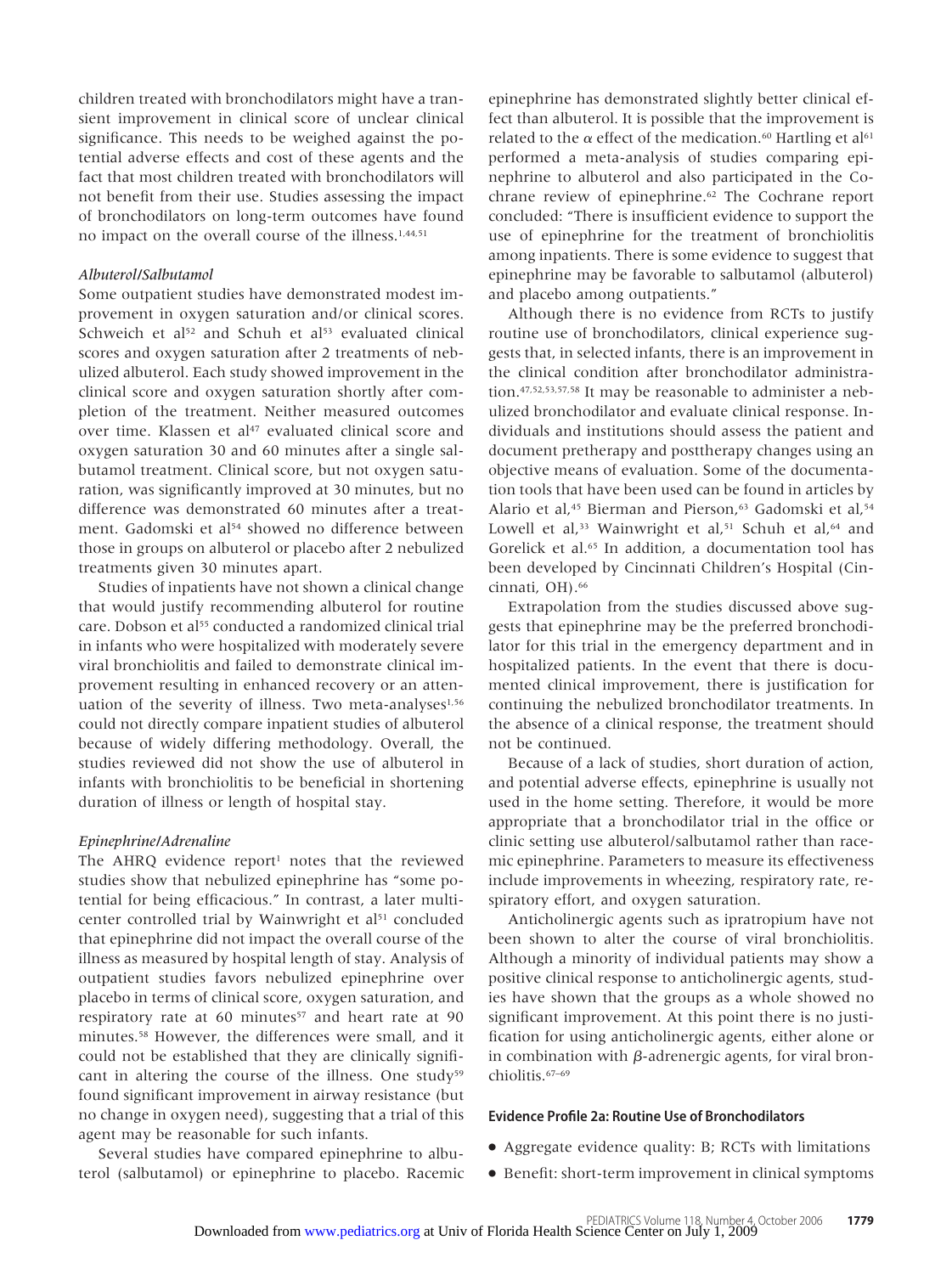- Harm: adverse effects, cost of medications, cost to administer
- Benefits-harms assessment: preponderance of harm over benefit
- Policy level: recommendation

# **Evidence Profile 2b: Trial of Bronchodilators**

- Aggregate evidence quality: B; RCTs with limitations
- Benefit: some patients with significant symptomatic improvement
- Harm: adverse effects, cost of medications, cost to administer
- Benefits-harms assessment: preponderance of benefit over harm in select patients
- Policy level: option

# **RECOMMENDATION 3**

*Corticosteroid medications should not be used routinely in the management of bronchiolitis (recommendation: evidence level B; based on RCTs with limitations and a preponderance of risk over benefit)*.

Reports indicate that up to 60% of infants admitted to the hospital for bronchiolitis receive corticosteroid therapy.9,12,70 Systematic review and meta-analyses of RCTs involving close to 1200 children with viral bronchiolitis have not shown sufficient evidence to support the use of steroids in this illness.1,71,72

A Cochrane database review on the use of glucocorticoids for acute bronchiolitis<sup>71</sup> included 13 studies.37,50,64,73–82 The 1198 patients showed a pooled decrease in length of stay of 0.38 days. However, this decrease was not statistically significant. The review concluded: "No benefits were found in either LOS [length of stay] or clinical score in infants and young children treated with systemic glucocorticoids as compared with placebo. There were no differences in these outcomes between treatment groups; either in the pooled analysis or in any of the sub analyses. Among the three studies evaluating hospital admission rates following the initial hospital visit there was no difference between treatment groups. There were no differences found in respiratory rate, hemoglobin oxygen saturation, or hospital revisit or readmission rates. Subgroup analyses were significantly limited by the low number of studies in each comparison. Specific data on the harm of corticosteroid therapy in this patient population are lacking. Available evidence suggests that corticosteroid therapy is not of benefit in this patient group."71

The 2 available studies that evaluated inhaled corticosteroids in bronchiolitis83,84 showed no benefit in the course of the acute disease. Because the safety of highdose inhaled corticosteroids in infants is still not clear,

their use should be avoided unless there is a clear likelihood of benefit.

There are insufficient data to make a recommendation regarding the use of leukotriene modifiers in bronchiolitis. Until additional randomized clinical trials are completed, no conclusions can be drawn.

# **Evidence Profile 3: Corticosteroids**

- Aggregate evidence quality: B; randomized clinical trials with limitations
- Benefit: possibility that corticosteroid may be of some benefit
- Harm: exposure to unnecessary medication
- Benefits-harms assessment: preponderance of harm over benefit
- Policy level: recommendation

#### **RECOMMENDATION 4**

*Ribavirin should not be used routinely in children with bronchiolitis (recommendation: evidence level B; RCTs with limitations and observational studies; preponderance of harm over benefit)*.

The indications for specific antiviral therapy for bronchiolitis are controversial. A recent review of 11 randomized clinical trials of ribavirin therapy for RSV LRTIs, including bronchiolitis, summarized the reported outcomes.85 Nine of the studies measured the effect of ribavirin in the acute phase of illness.86–94 Two evaluated the effect on long-term wheezing and/or pulmonary function.95,96 Three additional studies were identified with similar results. Two of these evaluated effectiveness in the acute phase<sup>97,98</sup> and one on subsequent respiratory status.<sup>99</sup>

Each of the 11 studies that addressed the acute treatment effects of ribavirin included a small sample size ranging from 26 to 53 patients and cumulatively totaling 375 subjects. Study designs and outcomes measured were varied and inconsistent. Seven of the trials demonstrated some improvement in outcome attributed to ribavirin therapy, and 4 did not. Of those showing benefit, 4 documented improved objective outcomes (eg, better oxygenation, shorter length of stay), and 3 reported improvement in subjective findings such as respiratory scores or subjective clinical assessment. The quality of the studies was highly variable.

Of the studies that focused on long-term pulmonary function, one was an RCT assessing the number of subsequent wheezing episodes and LRTIs over a 1-year period.96 Two others were follow-up studies of previous randomized trials and measured subsequent pulmonary function as well as wheezing episodes.<sup>95,99</sup> The first study<sup>96</sup> found fewer episodes of wheezing and infections in the ribavirin-treated patients, and the latter 2 studies<sup>95,99</sup> found no significant differences between groups.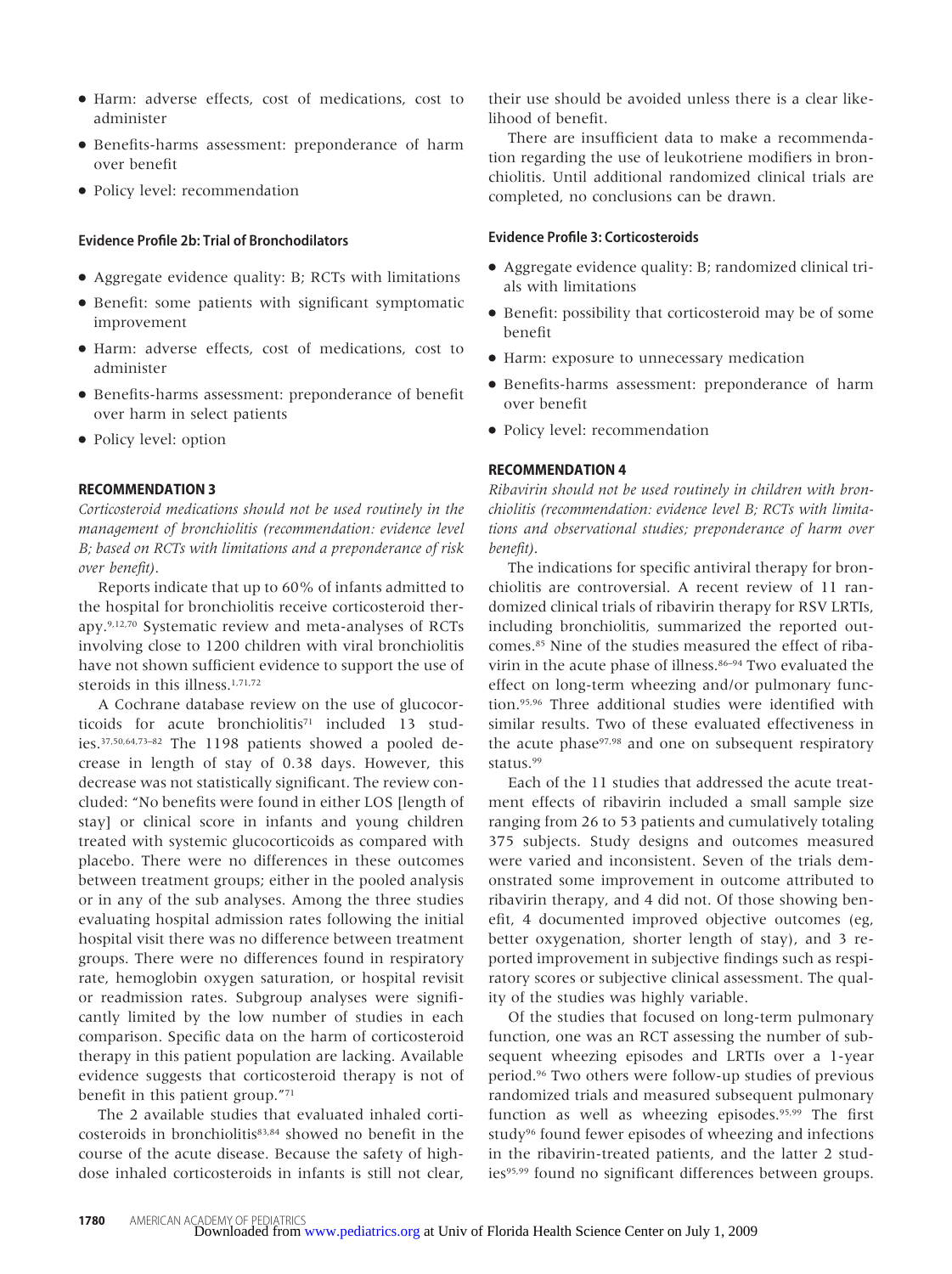No randomized studies of other antiviral therapies of bronchiolitis were identified.

Specific antiviral therapy for RSV bronchiolitis remains controversial because of the marginal benefit, if any, for most patients. In addition, cumbersome delivery requirements,<sup>100</sup> potential health risks for caregivers,<sup>101</sup> and high  $cost^{102}$  serve as disincentives for use in the majority of patients. Nevertheless, ribavirin may be considered for use in highly selected situations involving documented RSV bronchiolitis with severe disease or in those who are at risk for severe disease (eg, immunocompromised and/or hemodynamically significant cardiopulmonary disease).

# **Evidence Profile 4: Ribavirin**

- Aggregate evidence quality: B; RCTs with limitations and observational studies
- Benefit: some improvement in outcome
- Harm: cost, delivery method, potential health risks to caregivers
- Benefits-harms assessment: preponderance of harm over benefit
- Policy level: recommendation

#### **RECOMMENDATION 5**

*Antibacterial medications should be used only in children with bronchiolitis who have specific indications of the coexistence of a bacterial infection*. *When present, bacterial infection should be treated in the same manner as in the absence of bronchiolitis (recommendation: evidence level B; RCTs and observational studies; preponderance of benefit over harm)*.

Children with bronchiolitis frequently receive antibacterial therapy because of fever,<sup>103</sup> young age,<sup>104</sup> or the concern over secondary bacterial infection.105 Early RCTs106,107 showed no benefit from antibacterial treatment of bronchiolitis. However, concern remains regarding the possibility of bacterial infections in young infants with bronchiolitis; thus, antibacterial agents continue to be used.

Several retrospective studies<sup>41,108-113</sup> identified low rates of SBI (0%–3.7%) in patients with bronchiolitis and/or infections with RSV. When SBI was present, it was more likely to be a UTI than bacteremia or meningitis. In a study of 2396 infants with RSV bronchiolitis, 69% of the 39 patients with SBI had a UTI.110

Three prospective studies of SBI in patients with bronchiolitis and/or RSV infections also demonstrated low rates of SBI  $(1\% - 12\%)$ .<sup>42,43,114</sup> One large study of febrile infants less than 60 days of age<sup>43</sup> with bronchiolitis and/or RSV infections demonstrated that the overall risk of SBI in infants less than 28 days of age, although significant, was not different between RSVpositive and RSV-negative groups (10.1% and 14.2%, respectively). All SBIs in children between 29 and 60 days of age with RSV-positive bronchiolitis were UTIs. The rate of UTIs in RSV-positive patients between 28 and 60 days old was significantly lower than those who were RSV-negative (5.5% vs 11.7%).

Approximately 25% of hospitalized infants with bronchiolitis will have radiographic evidence of atelectasis or infiltrates, often misinterpreted as possible bacterial infection.115 Bacterial pneumonia in infants with bronchiolitis without consolidation is unusual.<sup>116</sup>

Although acute otitis media (AOM) in bronchiolitic infants may be caused by RSV alone, there are no clinical features that permit viral AOM to be differentiated from bacterial. Two studies address the frequency of AOM in patients with bronchiolitis. Andrade et al<sup>117</sup> prospectively identified AOM in 62% of 42 patients who presented with bronchiolitis. AOM was present in 50% on entry to the study and developed in an additional 12% within 10 days. Bacterial pathogens were isolated from 94% of middle-ear aspirates, with *Streptococcus pneumoniae*, *Haemophilus influenzae*, and *Moraxella catarrhalis* being the most frequent isolates. A subsequent report<sup>118</sup> followed 150 children hospitalized for bronchiolitis for the development of AOM. Seventy-nine (53%) developed AOM, two thirds within the first 2 days of hospitalization. Tympanocentesis was performed on 64 children with AOM, and 33 middle-ear aspirates yielded pathogens. *H influenzae*, *S pneumoniae*, and *M catarrhalis* were the ones most commonly found. AOM did not influence the clinical course or laboratory findings of bronchiolitis. When found, AOM should be managed according to the AAP/ AAFP guidelines for diagnosis and management of AOM.119

#### **Evidence Profile 5: Antibacterial Therapy**

- Aggregate evidence quality: B; RCTs and observational studies with consistent results
- Benefit: appropriate treatment of bacterial infections, decreased exposure to unnecessary medications and their adverse effects when a bacterial infection is not present, decreased risk of development of resistant bacteria
- Harm: potential to not treat patient with bacterial infection
- Benefits-harms assessment: preponderance of benefit over harm
- Policy level: recommendation

# **RECOMMENDATION 6a**

*Clinicians should assess hydration and ability to take fluids orally (strong recommendation: evidence level X; validating studies cannot be performed; clear preponderance of benefit over harm)*.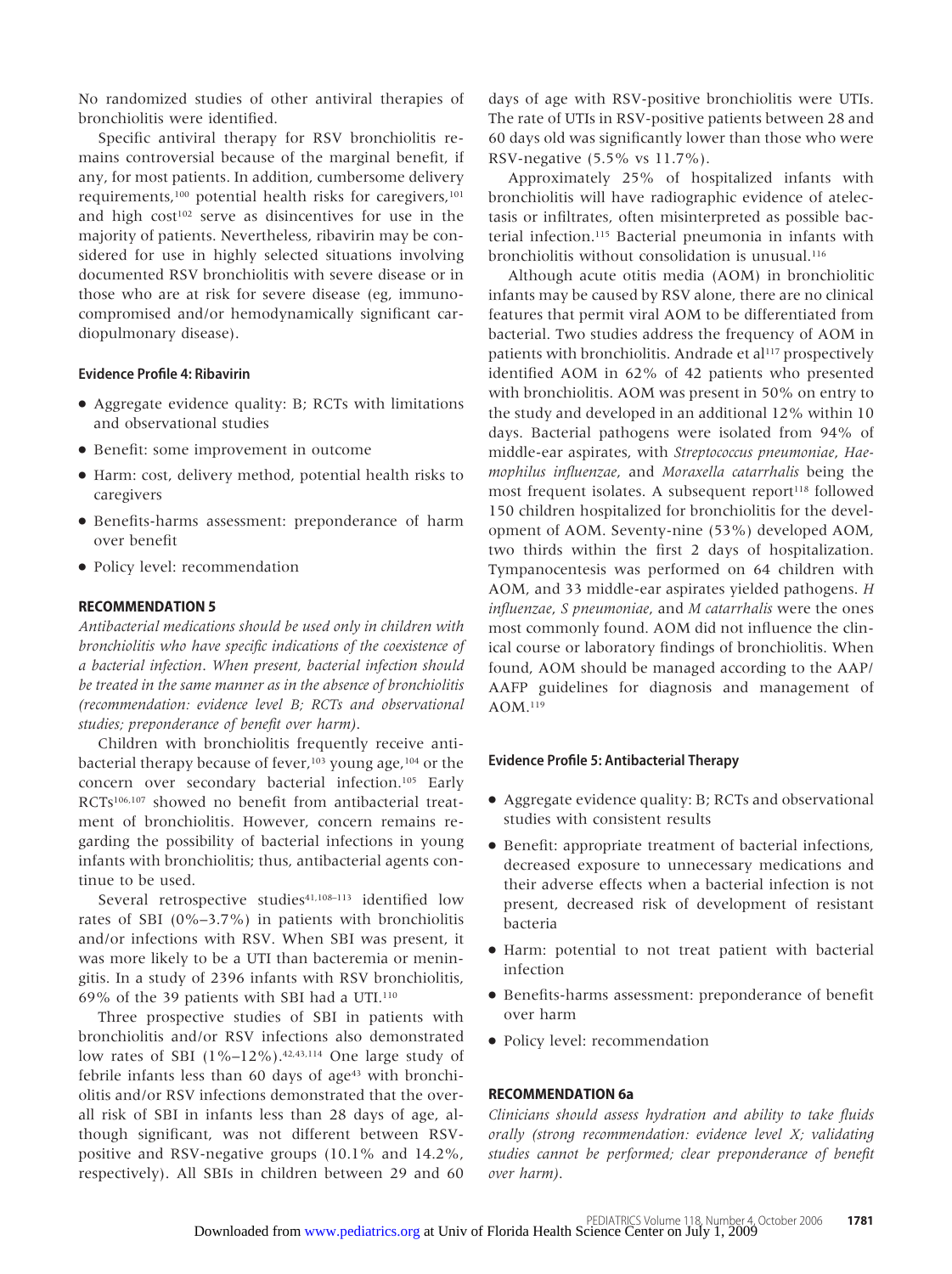#### **RECOMMENDATION 6b**

*Chest physiotherapy should not be used routinely in the management of bronchiolitis (recommendation: evidence level B; RCTs with limitations; preponderance of harm over benefit)*.

The level of respiratory distress caused by bronchiolitis guides the indications for use of other treatments.

# *Intravenous Fluids*

Infants with mild respiratory distress may require only observation, particularly if feeding remains unaffected. When the respiratory rate exceeds 60 to 70 breaths per minute, feeding may be compromised, particularly if nasal secretions are copious. Infants with respiratory difficulty may develop nasal flaring, increased intercostal or sternal retractions, and prolonged expiratory wheezing and be at increased risk of aspiration of food into the lungs.120 Children who have difficulty feeding safely because of respiratory distress should be given intravenous fluids. The possibility of fluid retention related to production of antidiuretic hormone has been reported in patients with bronchiolitis.121,122 Clinicians should adjust fluid management accordingly.

# *Airway Clearance*

Bronchiolitis is associated with airway edema and sloughing of the respiratory epithelium into airways, which results in generalized hyperinflation of the lungs. Lobar atelectasis is not characteristic of this disease, although it can be seen on occasion. A Cochrane review<sup>123</sup> found 3 RCTs that evaluated chest physiotherapy in hospitalized patients with bronchiolitis.124–126 No clinical benefit was found using vibration and percussion techniques. Suctioning of the nares may provide temporary relief of nasal congestion. There is no evidence to support routine "deep" suctioning of the lower pharynx or larynx.

# **Evidence Profile 6a: Fluids**

- Aggregate evidence quality: evidence level X; validating studies cannot be performed
- Benefit: prevention of dehydration
- Harm: overhydration, especially if syndrome of inappropriate secretion of antidiuretic hormone (SIADH) is present
- Benefits-harms assessment: clear preponderance of benefit over harm
- Policy level: strong recommendation

#### **Evidence Profile 6b: Chest Physiotherapy**

- Aggregate evidence quality: B; RCTs with limitations
- Benefit: clearance of secretions, prevention of atelectasis
- Harm: stress to infant during procedure, cost of administering chest physiotherapy
- Benefits-harms assessment: preponderance of harm over benefit
- Policy level: recommendation

#### **RECOMMENDATION 7a**

*Supplemental oxygen is indicated if oxyhemoglobin saturation* (Spo<sub>2</sub>) falls persistently below 90% in previously healthy in*fants*. *If the SpO2 does persistently fall below 90%, adequate supplemental oxygen should be used to maintain SpO2 at or above 90%. Oxygen may be discontinued if Spo<sub>2</sub> is at or above 90% and the infant is feeding well and has minimal respiratory distress (option: evidence level D; expert opinion and reasoning from first principles; some benefit over harm)*.

# **RECOMMENDATION 7b**

*As the child's clinical course improves, continuous measurement of Spo<sub>2</sub> is not routinely needed (option: evidence level D; expert opinion; balance of benefit and harm)*.

#### **RECOMMENDATION 7c**

*Infants with a known history of hemodynamically significant heart or lung disease and premature infants require close monitoring as the oxygen is being weaned (strong recommendation: evidence level B; observational studies with consistent findings; preponderance of benefit over harm)*.

Healthy infants have an  $Spo<sub>2</sub>$  greater than 95% on room air, although transient decreases to an Spo<sub>2</sub> of less than 89% occur.127,128 In bronchiolitis, airway edema and sloughing of respiratory epithelial cells cause mismatching of ventilation and perfusion and subsequent reductions in oxygenation (Pao<sub>2</sub> and Spo<sub>2</sub>).

In the clinical setting, pulse oximeters are convenient, safe tools to measure oxygenation status. Clinicians ordering pulse oximetry should understand that the shape of the oxyhemoglobin dissociation curve dictates that when  $Spo<sub>2</sub>$  is above 90%, large increases in Pa $o<sub>2</sub>$  are associated with small increases in  $Spo<sub>2</sub>$ . In contrast, when  $Spo<sub>2</sub>$  is below 90%, a small decrease in Pa $o<sub>2</sub>$  is associated with large decreases in  $Spo<sub>2</sub>$  (Fig 2). This raises the question of whether there is a single value for  $Spo<sub>2</sub>$  that can serve as a decision point to hospitalize or initiate supplemental oxygen in infants with bronchiolitis.

In studies that examined treatment for bronchiolitis in hospitalized infants, some investigators started supplemental oxygen when Spo<sub>2</sub> fell below 90%, and others started oxygen before the Spo<sub>2</sub> reached 90%.<sup>98,129</sup>

Although data are lacking to codify a single value of  $Spo<sub>2</sub>$  to be used as a cutoff point for initiating or discontinuing supplemental oxygen, these studies and the relationship between Pa $o<sub>2</sub>$  and Sp $o<sub>2</sub>$  support the position that otherwise healthy infants with bronchiolitis who have  $Spo<sub>2</sub>$  at or above 90% at sea level while breathing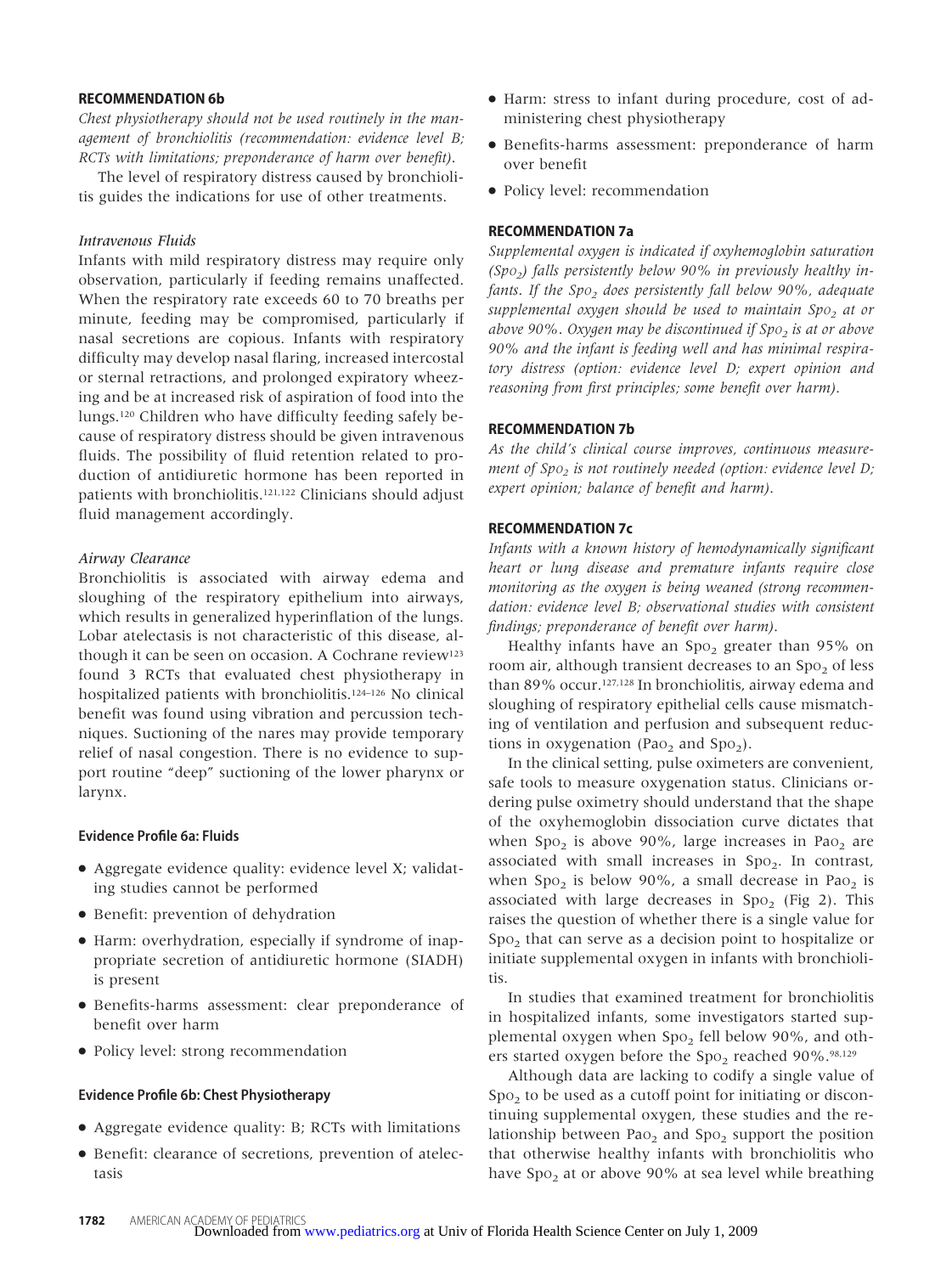

FIGURE 2

Oxyhemoglobin dissociation curve showing percent saturation of hemoglobin at various partial pressures of oxygen. Note that the position of the curve and the affinity of hemoglobin for oxygen changes with changing physiologic conditions. (Reproduced with permission from the educational website www.anaesthesiauk.com.)

room air likely gain little benefit from increasing Pao<sub>2</sub> with supplemental oxygen, particularly in the absence of respiratory distress and feeding difficulties. Because several factors including fever, acidosis, and some hemoglobinopathies shift the oxyhemoglobin dissociation curve so that large decreases in Pa $o<sub>2</sub>$  begin to occur at an Sp $o<sub>2</sub>$ of more than 90%, clinicians should consider maintaining a higher  $Spo<sub>2</sub>$  in children with these risk factors.<sup>130,131</sup>

Although widely used pulse oximeters have some shortcomings, under normal circumstances the accuracy of SpO2 may vary slightly (most oximeters are accurate to  $\pm 2\%$ ). More importantly, poorly placed probes and motion artifact will lead to inaccurate measurements and false readings and alarms.<sup>132</sup> Before instituting  $O<sub>2</sub>$ therapy, the accuracy of the initial reading should be verified by repositioning the probe and repeating the measurement. The infant's nose and, if necessary, oral airway should be suctioned. If  $Spo<sub>2</sub>$  remains below 90%, O<sub>2</sub> should be administered. The infant's clinical work of breathing should also be assessed and may be considered as a factor in a decision to use oxygen supplementation.

Premature or low birth weight infants and infants with bronchopulmonary dysplasia or hemodynamically significant congenital heart disease merit special attention because they are at risk to develop severe illness that requires hospitalization, often in the ICU.7,29,133–135 These infants often have abnormal baseline oxygenation coupled with an inability to cope with the pulmonary inflammation seen in bronchiolitis. This can result in more severe and prolonged hypoxia compared with normal infants, and clinicians should take this into account when developing strategies for using and weaning supplemental oxygen.

#### **Evidence Profile 7a: Supplemental Oxygen**

- Aggregate evidence quality: D; expert opinion and reasoning from first principles
- Benefit: use of supplemental oxygen only when beneficial, shorter hospitalization
- Harm: inadequate oxygenation
- Benefits-harms assessment: some benefit over harm
- Policy level: option

#### Evidence Profile 7b: Measurement of Spo<sub>2</sub>

- Aggregate evidence quality: D; expert opinion
- Benefit: shorter hospitalization
- Harm: inadequate oxygenation between measurements
- Benefits-harms assessment: some benefit over harm
- Policy level: option

#### **Evidence Profile 7c: High-Risk Infants**

- Aggregate evidence quality: B; observational studies with consistent findings
- Benefit: improved care of high-risk infants
- Harm: longer hospitalization, use of oxygen when not beneficial
- Benefits-harms assessment: preponderance of benefit over harm
- Policy level: Strong recommendation

#### **RECOMMENDATION 8a**

*Clinicians may administer palivizumab prophylaxis to selected infants and children with CLD or a history of prematurity (less than 35 weeks' gestation) or with congenital heart disease (recommendation: evidence level A; RCT; preponderance of benefit over harm)*.

#### **RECOMMENDATION 8b**

*When given, prophylaxis with palivizumab should be given in 5 monthly doses, usually beginning in November or December, at a dose of 15 mg/kg per dose administered intramuscularly (recommendation: evidence level C; observational studies and expert opinion; preponderance of benefit over cost)*.

The 2006 Report of the Committee on Infectious Disease (*Red Book*) included the following recommendations for the use of palivizumab<sup>136</sup>:

● Palivizumab prophylaxis should be considered for infants and children younger than 24 months of age with chronic lung disease of prematurity who have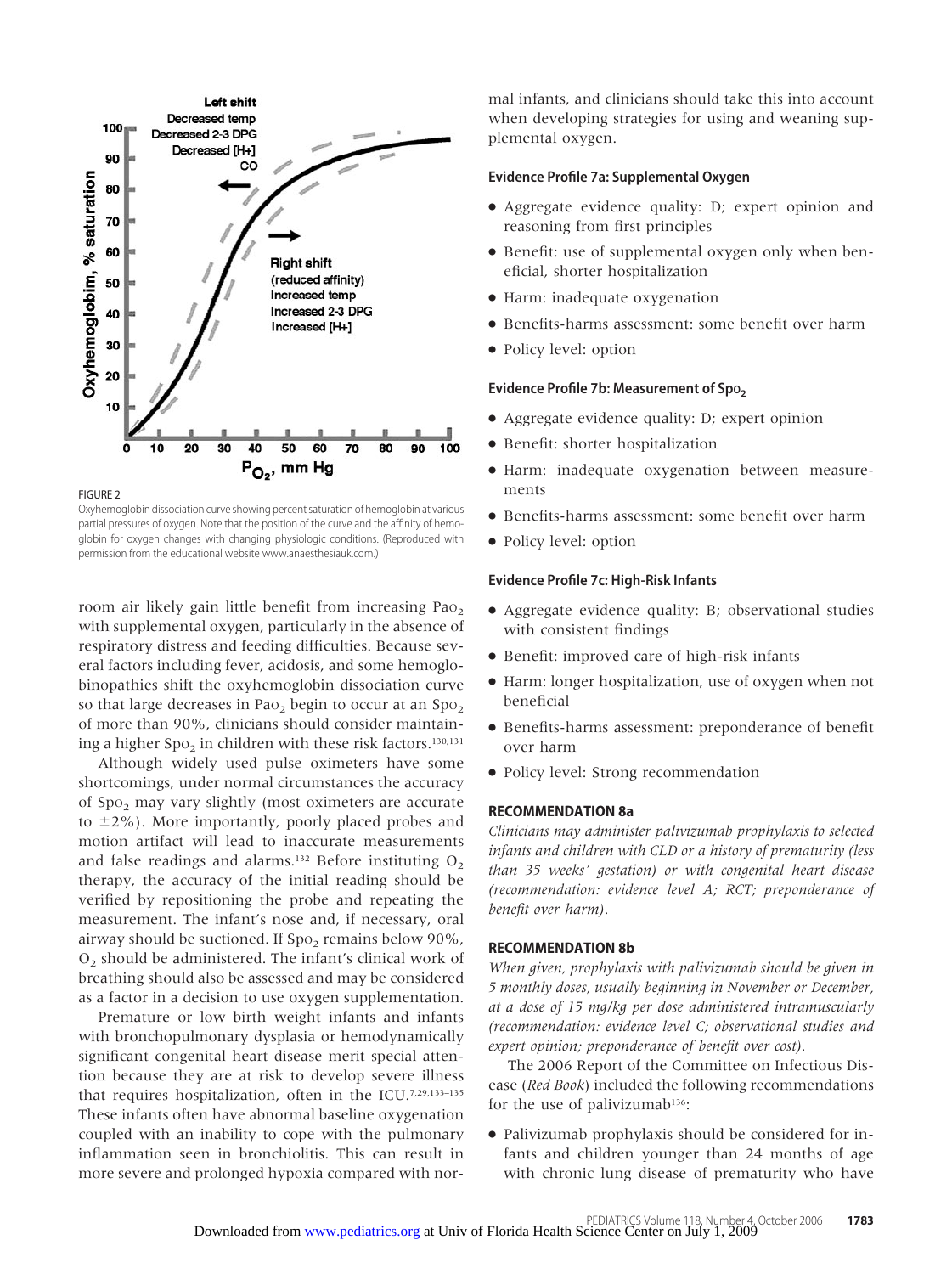required medical therapy (supplemental oxygen, bronchodilator or diuretic or corticosteroid therapy) for CLD within 6 months before the start of the RSV season. Patients with more severe CLD who continue to require medical therapy may benefit from prophylaxis during a second RSV season. Data are limited regarding the effectiveness of palivizumab during the second year of life. Individual patients may benefit from decisions made in consultation with neonatologists, pediatric intensivists, pulmonologists, or infectious disease specialists.

- Infants born at 32 weeks of gestation or earlier may benefit from RSV prophylaxis, even if they do not have CLD. For these infants, major risk factors to consider include their gestational age and chronologic age at the start of the RSV season. Infants born at 28 weeks of gestation or earlier may benefit from prophylaxis during their first RSV season, whenever that occurs during the first 12 months of life. Infants born at 29 to 32 weeks of gestation may benefit most from prophylaxis up to 6 months of age. For the purpose of this recommendation, 32 weeks' gestation refers to an infant born on or before the 32nd week of gestation (ie, 32 weeks, 0 days). Once a child qualifies for initiation of prophylaxis at the start of the RSV season, administration should continue throughout the season and not stop at the point an infant reaches either 6 months or 12 months of age.
- Although palivizumab has been shown to decrease the likelihood of hospitalization in infants born between 32 and 35 weeks of gestation (ie, between 32 weeks, 1 day and 35 weeks, 0 days), the cost of administering prophylaxis to this large group of infants must be considered carefully. Therefore, most experts recommend that prophylaxis should be reserved for infants in this group who are at greatest risk of severe infection and who are younger than 6 months of age at the start of the RSV season. Epidemiologic data suggest that RSV infection is more likely to lead to hospitalization for these infants when the following risk factor are present: child care attendance, school-aged siblings, exposure to environmental air pollutants, congenital abnormalities of the airways, or severe neuromuscular disease. However, no single risk factor causes a very large increase in the rate of hospitalization, and the risk is additive as the number of risk factors for an individual infant increases. Therefore, prophylaxis should be considered for infants between 32 and 35 weeks of gestation only if 2 or more of these risk factors are present. Passive household exposure to tobacco smoke has not been associated with an increased risk of RSV hospitalization on a consistent basis. Furthermore, exposure to tobacco smoke is a risk factor that can be controlled by the family of an infant at increased risk of severe RSV disease, and

preventive measures will be far less costly than palivizumab prophylaxis. High-risk infants never should be exposed to tobacco smoke. In contrast to the welldocumented beneficial effect of breastfeeding against many viral illnesses, existing data are conflicting regarding the specific protective effect of breastfeeding against RSV infection. High-risk infants should be kept away from crowds and from situations in which exposure to infected individuals cannot be controlled. Participation in group child care should be restricted during the RSV season for high-risk infants whenever feasible. Parents should be instructed on the importance of careful hand hygiene. In addition, all highrisk infants and their contacts should be immunized against influenza beginning at 6 months of age.

- In the Northern hemisphere and particularly within the United States, RSV circulates predominantly between November and March. The inevitability of the RSV season is predictable, but the severity of the season, the time of onset, the peak of activity, and the end of the season cannot be predicted precisely. There can be substantial variation in timing of community outbreaks of RSV disease from year to year in the same community and between communities in the same year, even in the same region. These variations, however, occur within the overall pattern of RSV outbreaks, usually beginning in November or December, peaking in January or February, and ending by the end of March or sometime in April. Communities in the southern United States tend to experience the earliest onset of RSV activity, and Midwestern states tend to experience the latest. The duration of the season for western and northeast regions typically occurs between that noted in the South and the Midwest. In recent years, the national median duration of the RSV season has been 15 weeks and even in the South, with a seasonal duration of 16 weeks, the range is 13 to 20 weeks. Results from clinical trials indicate that palivizumab trough serum concentrations -30 days after the fifth dose will be well above the protective concentration for most infants. If the first dose is administered in November, 5 monthly doses of palivizumab will provide substantially more than 20 weeks of protective serum antibody concentrations for most of the RSV season, even with variation in season onset and end. Changes from this recommendation of 5 monthly doses require careful consideration of the benefits and costs.
- Children who are 24 months of age or younger with hemodynamically significant cyanotic and acyanotic congenital heart disease will benefit from palivizumab prophylaxis. Decisions regarding prophylaxis with palivizumab in children with congenital heart disease should be made on the basis of the degree of physiologic cardiovascular compromise. Children younger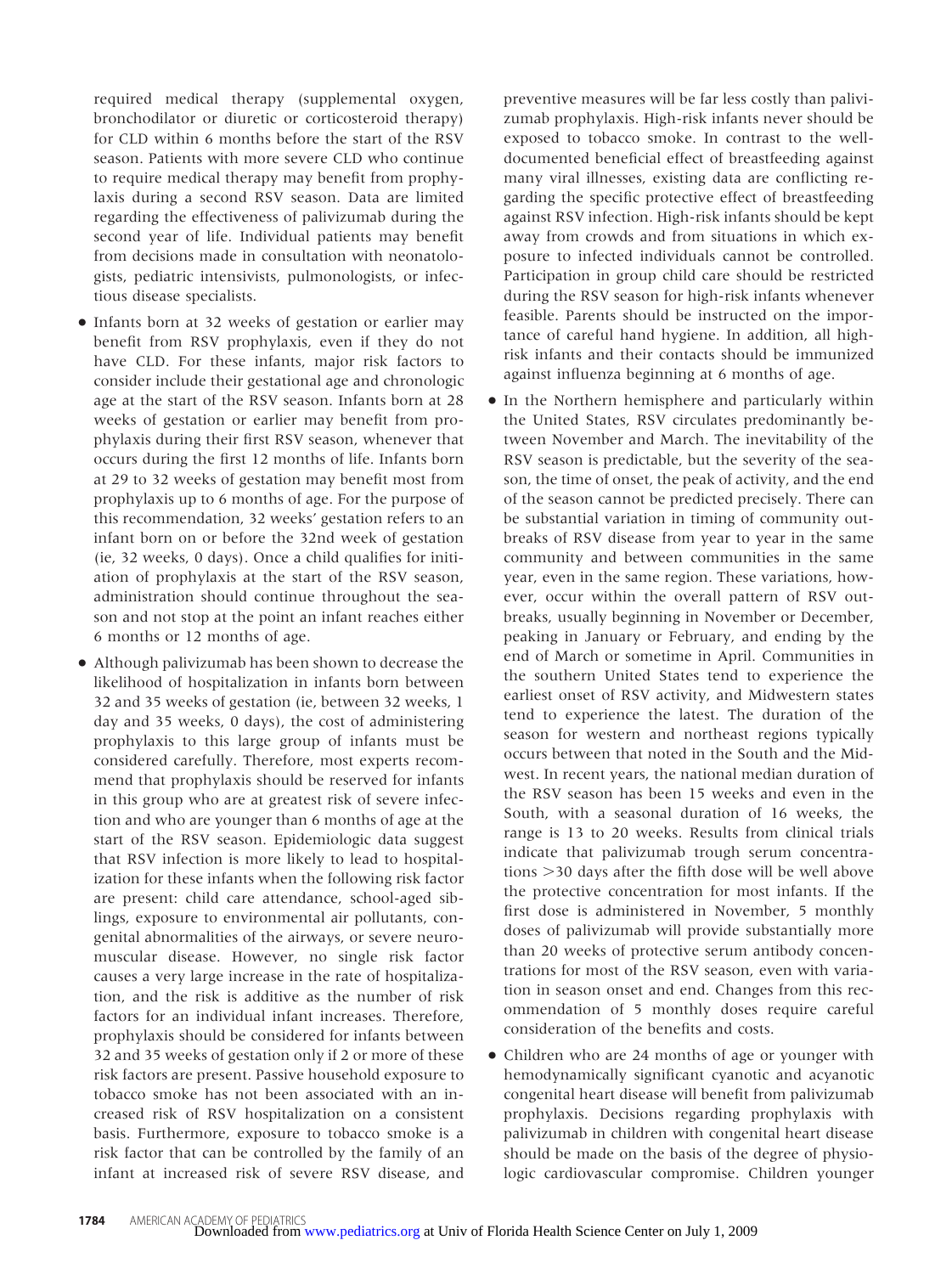than 24 months of age with congenital heart disease who are most likely to benefit from immunoprophylaxis include:

- Infants who are receiving medication to control congestive heart failure
- Infants with moderate to severe pulmonary hypertension
- Infants with cyanotic heart disease

Results from 2 blinded, randomized, placebo-controlled trials with palivizumab involving 2789 infants and children with prematurity, CLD, or congenital heart disease demonstrated a reduction in RSV hospitalization rates of 39% to 78% in different groups.137,138 Results from postlicensure observational studies suggest that monthly immunoprophylaxis may reduce hospitalization rates to an even greater extent than that described in the prelicensure clinical trials.139 Palivizumab is not effective in the treatment of RSV disease and is not approved for this indication.

Several economic analyses of RSV immunoprophylaxis have been published.140–147 The primary benefit of immunoprophylaxis with palivizumab is a decrease in the rate of RSV-associated hospitalization. None of the 5 clinical RCTs have demonstrated a significant decrease in rate of mortality attributable to RSV infection in infants who receive prophylaxis. Most of the economic analyses fail to demonstrate overall savings in health care dollars because of the high cost if all at-risk children were to receive prophylaxis. Estimates of cost per hospitalization prevented have been inconsistent because of considerable variation in the baseline rate of hospitalization attributable to RSV in different high-risk groups. Other considerations that will influence results include the effect of prophylaxis on outpatient costs and a resolution of the question of whether prevention of RSV infection in infancy decreases wheezing and lower respiratory tract problems later in childhood.

#### **Evidence Profile 8a: Palivizumab Prophylaxis**

- Aggregate evidence quality: A; RCTs
- Benefit: prevention of morbidity and mortality in high-risk infants
- Harm: cost
- Benefits-harms assessment: preponderance of benefit over harm
- Policy level: recommendation

#### **Evidence Profile 8b: Five-Dose Regimen**

- Aggregate evidence quality: C; observational studies and expert opinion
- Benefit: decreased cost resulting from using minimal number of needed doses
- Harm: risk of illness from RSV outside the usual season
- Benefits-harms assessment: preponderance of benefit over harm
- Policy level: recommendation

#### **RECOMMENDATION 9a**

*Hand decontamination is the most important step in preventing nosocomial spread of RSV*. *Hands should be decontaminated before and after direct contact with patients, after contact with inanimate objects in the direct vicinity of the patient, and after removing gloves (strong recommendation: evidence level B; observational studies with consistent results; strong preponderance of benefit over harm)*.

# **RECOMMENDATION 9b**

*Alcohol*-*based rubs are preferred for hand decontamination*. *An alternative is hand*-*washing with antimicrobial soap (recommendation: evidence level B; observational studies with consistent results; preponderance of benefit over harm)*.

#### **RECOMMENDATION 9c**

*Clinicians should educate personnel and family members on hand sanitation (recommendation: evidence level C; observational studies; preponderance of benefit over harm)*.

Efforts should be made to decrease the spread of RSV and other causative agents of bronchiolitis in medical settings, especially in the hospital. RSV RNA has been identified in air samples as much as 22 feet from the patient's bedside.148 Secretions from infected patients can be found on beds, crib railings, tabletops, and toys. Organisms on fomites may remain viable and contagious for several hours.149

It has been shown that RSV as well as many other viruses can be carried and spread to others on the hands of caregivers.150 Frequent hand-washing by health care workers has been shown to reduce RSV's nosocomial spread.150 The Centers for Disease Control and Prevention published an extensive review of the hand-hygiene literature and made recommendations as to indications for hand-washing and hand antisepsis.151 Among the recommendations are that hands should be decontaminated before and after direct contact with patients, after contact with inanimate objects in the direct vicinity of the patient, and after removing gloves. If hands are not visibly soiled, an alcohol-based rub is preferred. An alternative is to wash hands with an antimicrobial soap. The guideline also describes the appropriate technique for using these products.

Other methods that have been shown to be effective in controlling the spread of RSV are education of personnel and family members; surveillance for the onset of RSV season; use of gloves, with frequent changes to avoid the spread of organisms on the gloves; and wearing gowns for direct contact with the patient. It has not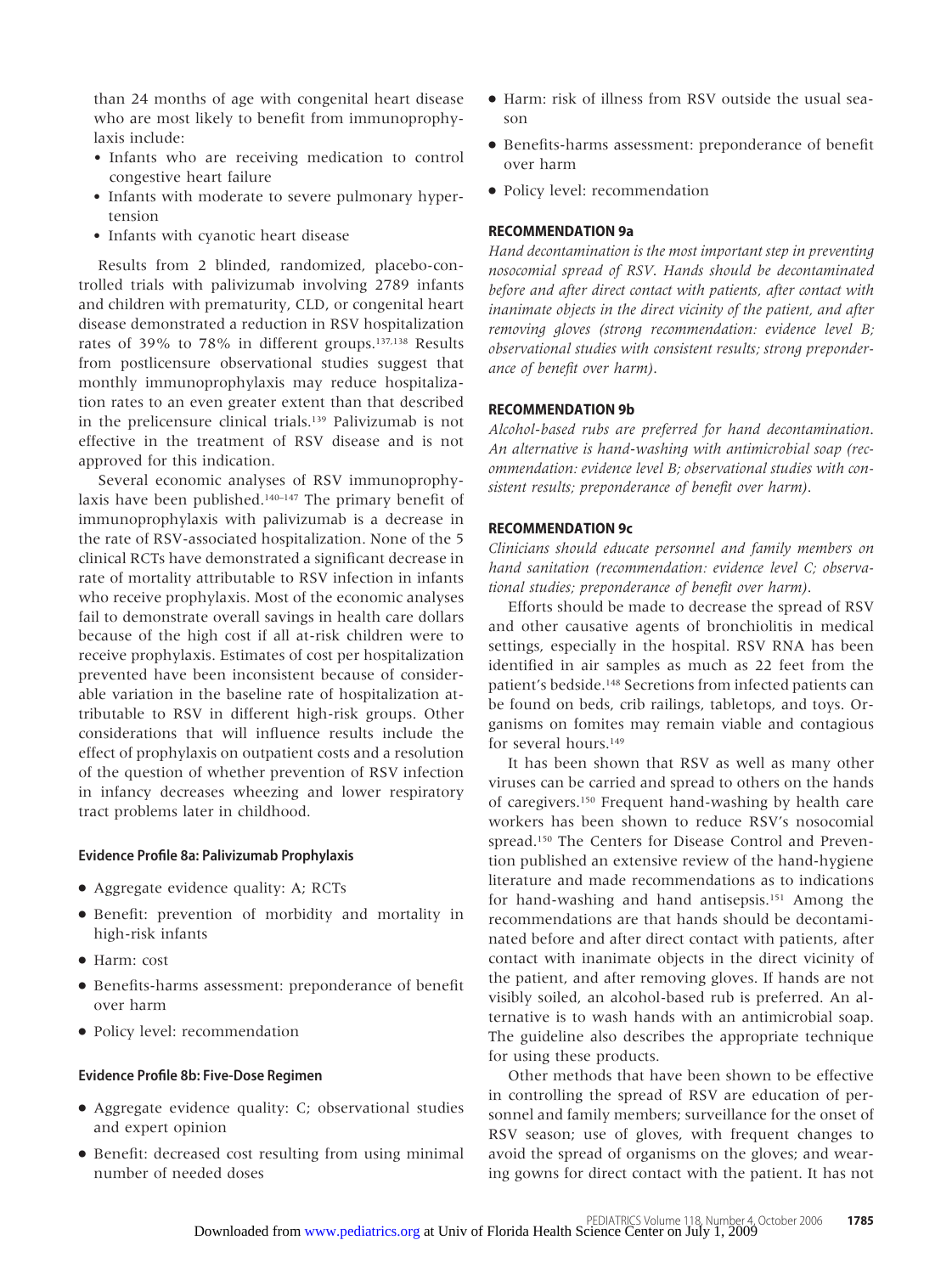been clearly shown that wearing masks offers additional benefit to the above-listed measures.149 Isolation and/or cohorting of RSV-positive patients, including assignment of personnel to care only for these patients, is effective<sup>152,153</sup> but may not be feasible. Strict hand decontamination and education of staff and families about prevention of spread of organisms is essential regardless of whether isolation is used.

Programs that implement the above-mentioned principles have been shown to decrease the nosocomial spread of RSV. Johns Hopkins Hospital (Baltimore, MD) instituted a program of pediatric droplet precaution for all children less than 2 years old with respiratory symptoms during RSV season until the child is shown to not have RSV. Nosocomial transmission of RSV decreased by approximately 50%. Before intervention, a patient was 2.6 times more likely to have nosocomially transmitted RSV than after the intervention.154 A similar program at Children's Hospital of Philadelphia (Philadelphia, PA) resulted in a decrease of nosocomial RSV infections of 39%.155

#### **Evidence Profile 9a: Hand Decontamination**

- Aggregate evidence quality: B; observational studies with consistent findings
- Benefit: decreased spread of infection
- Harm: time
- Benefits-harms assessment: strong preponderance of benefit over harm
- Policy level: strong recommendation

# **Evidence Profile 9b: Alcohol-Based Rubs**

- Aggregate evidence quality: B; observational studies with consistent findings
- Benefit: decreased spread of infection
- Harm: irritative effect of alcohol-based rubs
- Benefits-harms assessment: preponderance of benefit over harm
- Policy level: recommendation

# **Evidence Profile 9c: Education**

- Aggregate evidence quality: C; observational studies
- Benefit: decreased spread of infection
- Harm: time, cost of gloves and gowns if used, barriers to parental contact with patient
- Benefits-harms assessment: preponderance of benefit over harm
- Policy level: recommendation

# **RECOMMENDATION 10a**

*Infants should not be exposed to passive smoking (strong recommendation: evidence level B; observational studies with consistent results; strong preponderance of benefit over harm)*.

# **RECOMMENDATION 10b**

*Breastfeeding is recommended to decrease a child's risk of having lower respiratory tract disease (LRTD) (recommendation: evidence level C; observational studies; preponderance of benefit over harm)*.

# *Tobacco Smoke*

Passive smoking increases the risk of having an RSV infection with a reported odds ratio of 3.87.156 There have been numerous studies on the effect of passive smoking on respiratory illness in infants and children. In a systematic review of passive smoking and lower respiratory illness in infants and children, Strachan and Cook<sup>157</sup> showed a pooled odds ratio of 1.57 if either parent smoked and an odds ratio of 1.72 if the mother smoked. Stocks and Dezateux158 reviewed 20 studies of pulmonary function in infants. These studies showed a significant decrease in pulmonary function in infants of mothers who smoked during and after pregnancy. Forced expiratory flow was decreased by approximately 20%. Other measures of pulmonary function were likewise abnormal.

Paternal smoking also has an effect. The prevalence of upper respiratory tract illness increased from 81.6% to 95.2% in infants under 1 year of age in households where only the father smoked.<sup>159</sup>

# *Breastfeeding*

Breast milk has been shown to have immune factors to RSV including immunoglobulin G and A antibodies<sup>160</sup> and interferon- $\alpha$ <sup>161</sup> Breast milk has also been shown to have neutralizing activity against RSV.162 In one study the relative risk of hospital admission with RSV was 2.2 in children who were not being breastfed.163 In another study, 8 (7%) of 115 children hospitalized with RSV were breastfed, and 46 (27%) of 167 controls were breastfed.164

A meta-analysis of the relationship of breastfeeding and hospitalization for LRTD in early infancy<sup>165</sup> examined 33 studies, all of which showed a protective association between breastfeeding and the risk of hospitalization for LRTD. Nine studies met all inclusion criteria for analysis. The conclusion was that infants who were not breastfed had almost a threefold greater risk of being hospitalized for LRTD than those exclusively breastfed for 4 months (risk ratio: 0.28).

# **Evidence Profile 10a: Secondhand Smoke**

- Aggregate evidence quality: B; observational studies with consistent findings
- Benefit: decreased risk of LRTI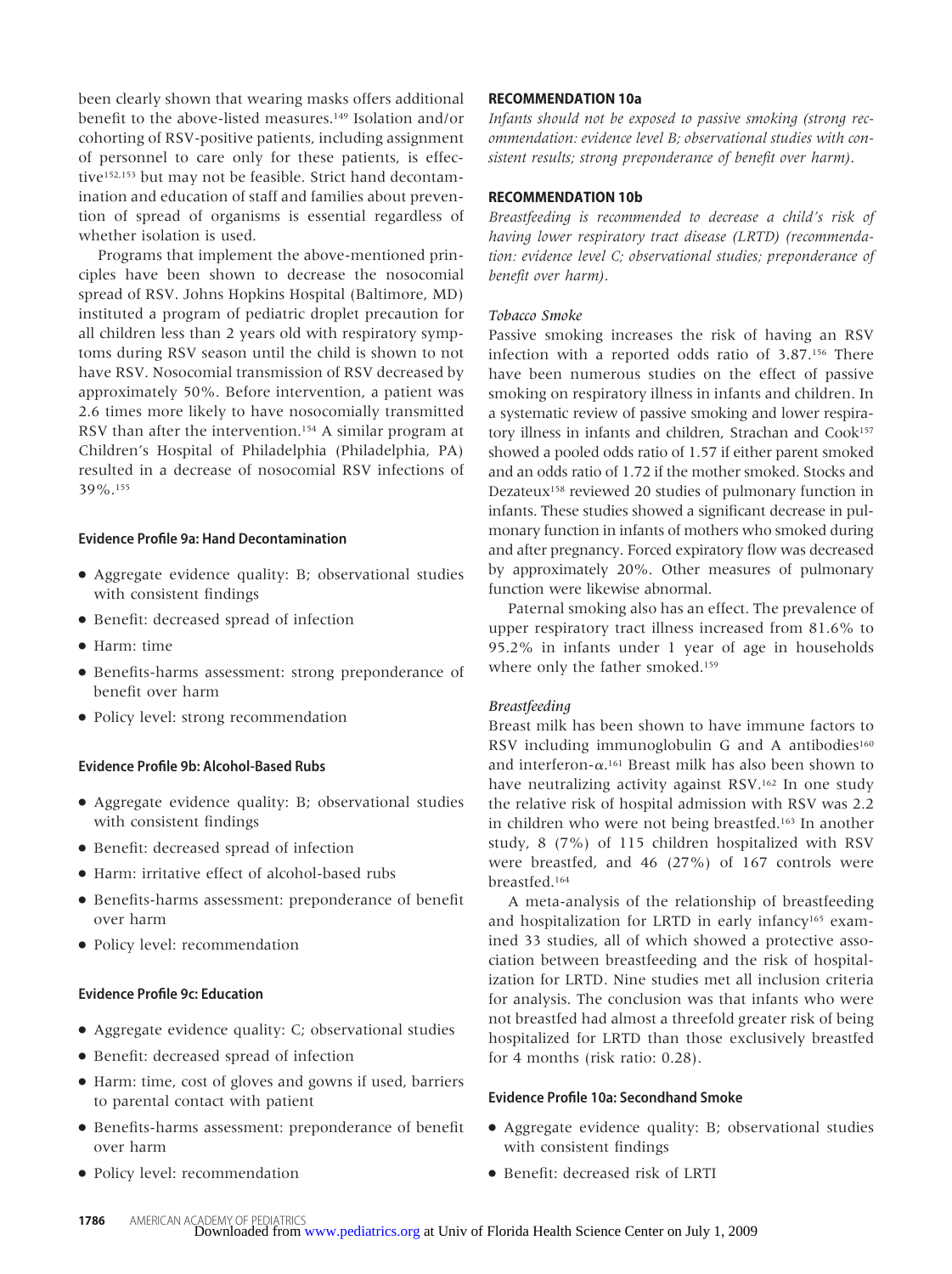- Harm: none
- Benefits-harms assessment: strong preponderance of benefit over harm
- Policy level: strong recommendation

#### **Evidence Profile 10b: Breastfeeding**

- Aggregate evidence quality: C; observational studies
- Benefit: improved immunity, decreased risk of LRTI, improved nutrition
- Harm: implied inadequacy of mothers who cannot or prefer to not breastfeed
- Benefits-harms assessment: preponderance of benefit over harm
- Policy level: recommendation

## **RECOMMENDATION 11**

*Clinicians should inquire about use of CAM (option: evidence level D; expert opinion; some benefit over harm)*.

No recommendations for CAM for treatment of bronchiolitis are made because of limited data. Clinicians now recognize that an increasing number of parents/ caregivers are using various forms of nonconventional treatment for their children. Treatments that have been used specifically for bronchiolitis include homeopathy, herbal remedies, osteopathic manipulation, and applied kinesiology. Substantially more data are available regarding the use of homeopathic and herbal remedies for the treatment of bronchitis and the common cold. Whether these therapies would prevent the development of bronchiolitis is unknown. A single recent trial indicated that an herbal preparation containing *Echinacea*, propolis, and vitamin C prevented the development of upper respiratory infections in children between the ages of 1 and 5 years.166 Bronchiolitis was not specifically studied.

To date, there are no studies that conclusively show a beneficial effect of alternative therapies used for the treatment of bronchiolitis. Recent interest in the use of CAM has led to research efforts to investigate its efficacy. It is difficult to design and conduct studies on certain forms of CAM because of the unique nature of the treatment. Any study conducted will need to show proof of effectiveness of a specific therapy when compared with the natural history of the disease. Conclusions regarding CAM cannot be made until research evidence is available. However, because of the widespread use of CAM, clinicians should ask parents what alternative forms of treatment they are using and be ready to discuss potential benefits or risks.

#### **Evidence Profile 11: Asking About CAM**

- Aggregate evidence quality: D; expert opinion
- Benefit: improved parent-physician communication,

awareness of other, possibly harmful treatments being used

- Harm: time required for discussion, lack of knowledge about CAM by many pediatricians
- Benefits-harms assessment: some benefit over harm
- Policy level: option

# **FUTURE RESEARCH**

The AHRQ evidence report<sup>1</sup> points out that outcomes measured in future studies of bronchiolitis should be clinically relevant and of interest to parents, clinicians, and health systems. Among the recommended outcomes are rates of hospitalization, need for more intensive services in the hospital, costs of care, and parental satisfaction with treatment.1 One of the difficulties with the bronchiolitis literature is the absence of validated clinical scoring scales that are objective, replicable, and can be easily be performed in the hospital, emergency department, and outpatient settings. Studies should also be of sufficient size to be able to draw meaningful conclusions for the above-mentioned outcomes. Because bronchiolitis is a self-limited disease, large numbers of patients would need to be enrolled to observe small changes in outcome. This would necessitate large multicenter study protocols. Currently, such multicentered studies are being conducted in the United States and Canada on the use of corticosteroids in the emergency department.

Future research should include:

- development of rapid, cost-effective tests for viruses other than RSV that may also play a role in bronchiolitis;
- studies to determine if there are selected patients who may benefit from bronchodilators or corticosteroids;
- $\bullet$  clinical studies of the target Spo<sub>2</sub> for the most efficient use of oxygen and oxygen monitoring;
- development of new therapies including new antiviral medications;
- continued research into the development of an RSV vaccine; and
- continued development of immunoprophylaxis that would require fewer doses and decreased cost.

#### **SUMMARY**

This clinical practice guideline provides evidence-based recommendations on the diagnosis and management of bronchiolitis in infants less than 2 years of age. It emphasizes using only diagnostic and management modalities that have been shown to affect clinical outcomes.

Bronchiolitis is a clinical diagnosis that does not require diagnostic testing. Many of the commonly used management modalities have not been shown to be effective in improving the clinical course of the illness. This includes the routine use of bronchodilators, corti-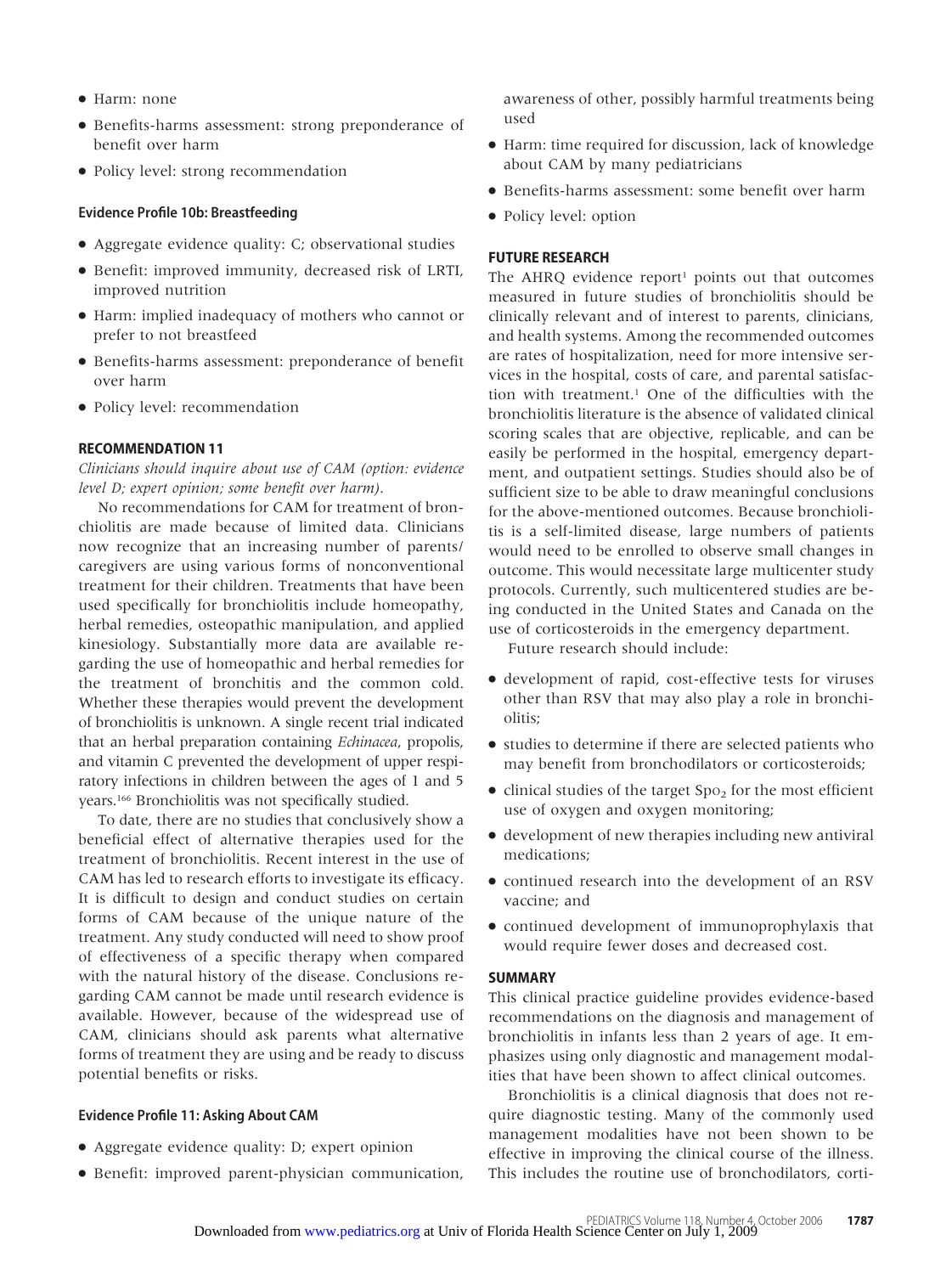costeroids, ribavirin, antibiotics, chest radiography, chest physiotherapy, and complementary and alternative therapies. Options for the appropriate use of oxygen and oxygen monitoring have been presented. Specific prevention with palivizumab and general prevention, particularly the use of hand decontamination to prevent nosocomial spread, were also discussed.

# **CONCLUSIONS**

- 1a. Clinicians should diagnose bronchiolitis and assess disease severity on the basis of history and physical examination. Clinicians should not routinely order laboratory and radiologic studies for diagnosis (recommendation).
- 1b. Clinicians should assess risk factors for severe disease such as age less than 12 weeks, a history of prematurity, underlying cardiopulmonary disease, or immunodeficiency when making decisions about evaluation and management of children with bronchiolitis (recommendation).
- 2a. Bronchodilators should not be used routinely in the management of bronchiolitis (recommendation).
- 2b. A carefully monitored trial of  $\alpha$ -adrenergic or  $\beta$ -adrenergic medication is an option. Inhaled bronchodilators should be continued only if there is a documented positive clinical response to the trial using an objective means of evaluation (option).
- 3. Corticosteroid medications should not be used routinely in the management of bronchiolitis (recommendation).
- 4. Ribavirin should not be used routinely in children with bronchiolitis (recommendation).
- 5. Antibacterial medications should only be used in children with bronchiolitis who have specific indications of the coexistence of a bacterial infection. When present, bacterial infection should be treated in the same manner as in the absence of bronchiolitis (recommendation).
- 6a. Clinicians should assess hydration and ability to take fluids orally (strong recommendation).
- 6b. Chest physiotherapy should not be used routinely in the management of bronchiolitis (recommendation).
- 7a. Supplemental oxygen is indicated if Spo<sub>2</sub> falls persistently below 90% in previously healthy infants. If the  $Spo<sub>2</sub>$  does persistently fall below 90%, adequate supplemental oxygen should be used to maintain an SpO2 at or above 90%. Oxygen may be discontinued if  $Spo<sub>2</sub>$  is at or above 90% and the infant is feeding well and has minimal respiratory distress (option).
- 7b. As the child's clinical course improves, continuous measurement of  $Spo<sub>2</sub>$  is not routinely needed (option).
- 7c. Infants with a known history of hemodynamically significant heart or lung disease and premature infants require close monitoring as oxygen is being weaned (strong recommendation).
- 8a. Clinicians may administer palivizumab prophylaxis for selected infants and children with CLD or a history of prematurity (less than 35 weeks' gestation) or with congenital heart disease (recommendation).
- 8b. When given, prophylaxis with palivizumab should be given in 5 monthly doses, usually beginning in November or December, at a dose of 15 mg/kg per dose administered intramuscularly (recommendation).
- 9a. Hand decontamination is the most important step in preventing nosocomial spread of RSV. Hands should be decontaminated before and after direct contact with patients, after contact with inanimate objects in the direct vicinity of the patient, and after removing gloves (strong recommendation).
- 9b. Alcohol-based rubs are preferred for hand decontamination. An alternative is hand-washing with antimicrobial soap (recommendation).
- 9c. Clinicians should educate personnel and family members on hand sanitation (recommendation).
- 10a. Infants should not be exposed to passive smoking (strong recommendation).
- 10b. Breastfeeding is recommended to decrease a child's risk of having LRTD (recommendation).
- 11. Clinicians should inquire about use of CAM (option).

# **SUBCOMMITTEE ON THE DIAGNOSIS AND MANAGEMENT OF BRONCHIOLITIS, 2004 –2006**

Allan S. Lieberthal, MD, Chairperson Howard Bauchner, MD Caroline B. Hall, MD David W. Johnson, MD Uma Kotagal, MD Michael J. Light, MD (on the AstraZeneca and MedImmune speakers' bureaus; research grant from MedImmune) Wilbert Mason, MD (on the MedImmune speakers' bureau)

- H. Cody Meissner, MD
- Kieran J. Phelan, MD Joseph J. Zorc, MD

**1788** AMERICAN ACADEMY OF PEDIATRICS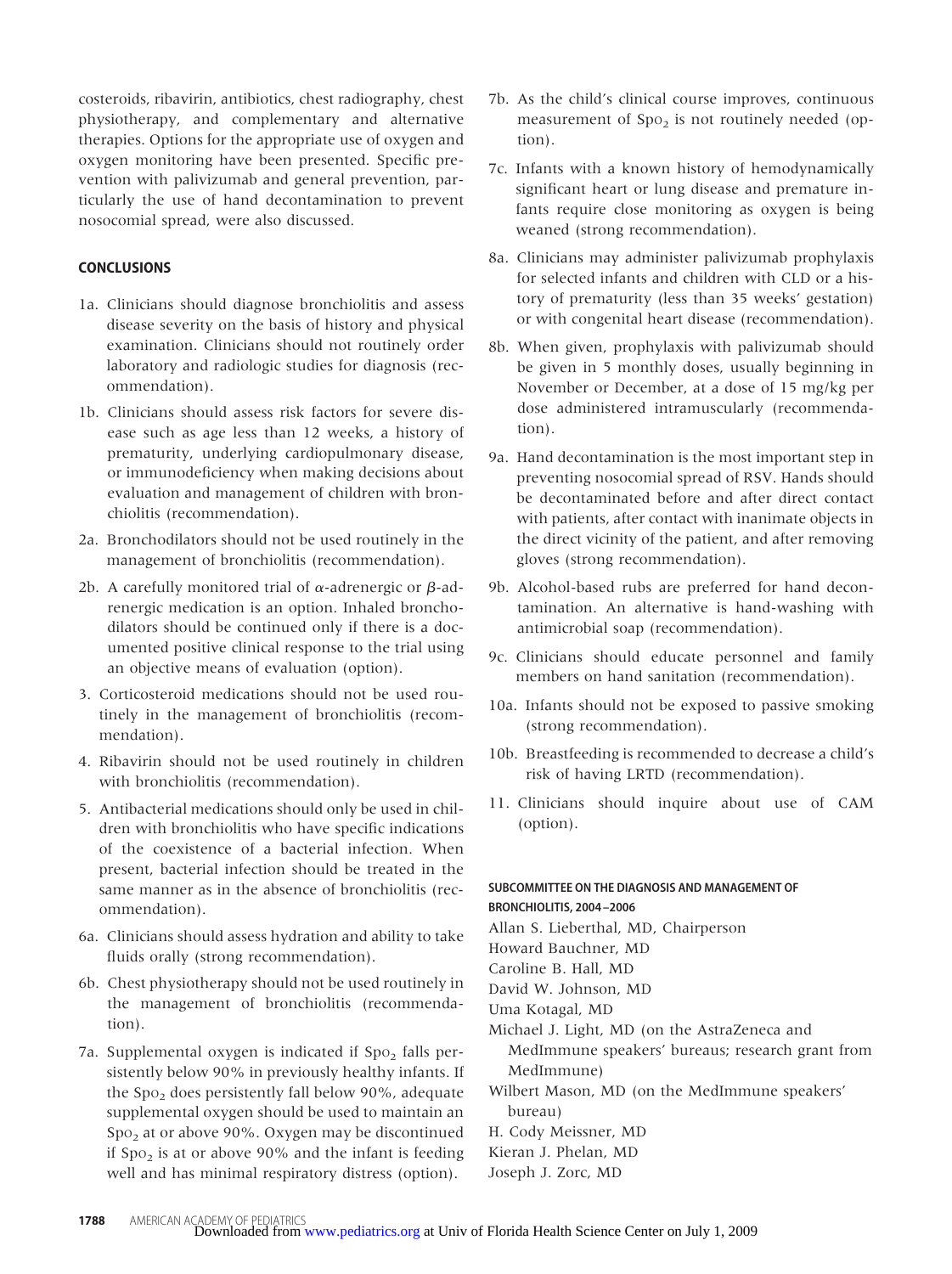# **LIASONS**

Mark A. Brown, MD (on the GlaxoSmithKline,

AstraZeneca, and MedImmune speakers' bureaus) American Thoracic Society

Richard D. Clover, MD (continuing medical education presenter for institutions that received unrestricted educational grants from Sanofi Pasteur and Merck) American Academy of Family Physicians

Ian T. Nathanson, MD

American College of Chest Physicians

Matti Korppi, MD

European Respiratory Society

#### **CONSULTANTS**

Richard N. Shiffman, MD Danette Stanko-Lopp, MA, MPH

#### **STAFF**

Caryn Davidson, MA

#### **REFERENCES**

- 1. Agency for Healthcare Research and Quality. *Management of Bronchiolitis in Infants and Children.* Evidence Report/Technology Assessment No. 69. Rockville, MD: Agency for Healthcare Research and Quality; 2003. AHRQ Publication No. 03- E014
- 2. Mullins JA, Lamonte AC, Bresee JS, Anderson LJ. Substantial variability in community respiratory syncytial virus season timing. *Pediatr Infect Dis J.* 2003;22:857– 862
- 3. Greenough A, Cox S, Alexander J, et al. Health care utilisation of infants with chronic lung disease, related to hospitalisation for RSV infection. *Arch Dis Child.* 2001;85:463– 468
- 4. Parrott RH, Kim HW, Arrobio JO, et al. Epidemiology of RSV infection in Washington DC II: infection and disease with respect to age, immunologic status, race and sex. *Am J Epidemiol.* 1973;98:289 –300
- 5. Meissner HC. Selected populations at increased risk from respiratory syncytial virus infection. *Pediatr Infect Dis J.* 2003; 22(2 suppl):S40 –S44; discussion S44 –S45
- 6. Shay DK, Holman RC, Roosevelt GE, Clarke MJ, Anderson LJ. Bronchiolitis-associated mortality and estimates of respiratory syncytial virus-associated deaths among US children, 1979 –1997. *J Infect Dis.* 2001;183:16 –22
- 7. Leader S, Kohlhase K. Recent trends in severe respiratory syncytial virus (RSV) among US infants, 1997 to 2000. *J Pediatr.* 2003;143(5 suppl):S127–S132
- 8. Stang P, Brandenburg N, Carter B. The economic burden of respiratory syncytial virus-associated bronchiolitis hospitalizations. *Arch Pediatr Adolesc Med.* 2001;155:95–96
- 9. Willson DF, Horn SD, Hendley JO, Smout R, Gassaway J. Effect of practice variation on resource utilization in infants for viral lower respiratory illness. *Pediatrics.* 2001;108: 851– 855
- 10. Wang EE, Law BJ, Boucher FD, et al. Pediatric Investigators Collaborative Network on Infections in Canada (PICNIC) study of admission and management variation in patients hospitalized with respiratory syncytial viral lower respiratory tract infection. *J Pediatr.* 1996;129:390 –395
- 11. Brand PLP, Vaessen-Verberne AAPH. Differences in management of bronchiolitis between hospitals in the Netherlands. *Eur J Pediatr.* 2000;159:343–347
- 12. Behrendt CE, Decker MD, Burch DJ, Watson PH. International variation in the management of infants hospitalized

with respiratory syncytial virus. International RSV Study Group. *Eur J Pediatr.* 1998;157:215–220

- 13. Martinez FD. Respiratory syncytial virus bronchiolitis and the pathogenesis of childhood asthma. *Pediatr Infect Dis J.* 2003; 22(2 suppl):S76 –S82
- 14. Stein RT, Sherrill D, Morgan WJ, et al. Respiratory syncytial virus in early life and risk of wheeze and allergy by age 13 years. *Lancet.* 1999;354:541–545
- 15. Schauer U, Hoffjan S, Bittscheidt J, et al. RSV bronchiolitis and risk of wheeze and allergic sensitization in the first year of life. *Eur Respir J.* 2002;20:1277–1283
- 16. American Academy of Pediatrics, Steering Committee on Quality Improvement and Management. Classifying recommendations for clinical practice guidelines. *Pediatrics.* 2004; 114:874 – 877
- 17. Jobe AH, Bancalari E. Bronchopulmonary dysplasia. *Am J Respir Crit Care Med.* 2001;163:1723–1729
- 18. Ashton R, Connolly K. The relation of respiration rate and heart rate to sleep states in the human newborn. *Dev Med Child Neurol.* 1971;13:180 –187
- 19. Iliff A, Lee VA. Pulse rate, respiratory rate, and body temperature of children between two months and eighteen years of age. *Child Dev.* 1952;23:237–245
- 20. Rogers MC. Respiratory monitoring. In: Rogers MC, Nichols DG, eds. *Textbook of Pediatric Intensive Care*. Baltimore, MD: Williams & Wilkins; 1996:332–333
- 21. Berman S, Simoes EA, Lanata C. Respiratory rate and pneumonia in infancy. *Arch Dis Child.* 1991;66:81– 84
- 22. Margolis P, Gadomski A. The rational clinical examination: does this infant have pneumonia? *JAMA.* 1998;279:308 –313
- 23. Mahabee-Gittens EM, Grupp-Phelan J, Brody AS, et al. Identifying children with pneumonia in the emergency department. *Clin Pediatr (Phila).* 2005;44:427– 435
- 24. Brooks AM, McBride JT, McConnochie KM, Aviram M, Long C, Hall CB. Predicting deterioration in previously healthy infants hospitalized with respiratory syncytial virus infection. *Pediatrics.* 1999;104:463– 467
- 25. Navas L, Wang E, de Carvalho V, Robinson J. Improved outcome of respiratory syncytial virus infection in a high-risk hospitalized population of Canadian children. Pediatric Investigators Collaborative Network on Infections in Canada. *J Pediatr.* 1992;121:348 –354
- 26. Wang EE, Law BJ, Stephens D. Pediatric Investigators Collaborative Network on Infections in Canada (PICNIC) prospective study of risk factors and outcomes in patients hospitalized with respiratory syncytial viral lower respiratory tract infection. *J Pediatr.* 1995;126:212–219
- 27. Shaw KN, Bell LM, Sherman NH. Outpatient assessment of infants with bronchiolitis. *Am J Dis Child.* 1991;145:151–155
- 28. Chan, PW, Lok FY, Khatijah SB. Risk factors for hypoxemia and respiratory failure in respiratory syncytial virus bronchiolitis. *Southeast Asian J Trop Med Public Health.* 2002;33: 806 – 810
- 29. MacDonald NE, Hall CB, Suffin SC, Alexson C, Harris PJ, Manning JA. Respiratory syncytial viral infection in infants with congenital heart disease. *N Engl J Med.* 1982;307: 397– 400
- 30. Hall CB, Powell KR, MacDonald NE, et al. Respiratory syncytial viral infection in children with compromised immune function. *N Engl J Med.* 1986;315:77– 81
- 31. McMillan JA, Tristram DA, Weiner LB, Higgins AP, Sandstrom C, Brandon R. Prediction of the duration of hospitalization in patients with respiratory syncytial virus infection: use of clinical parameters. *Pediatrics.* 1988;81:22–26
- 32. Roback MG, Baskin MN. Failure of oxygen saturation and clinical assessment to predict which patients with bronchioli-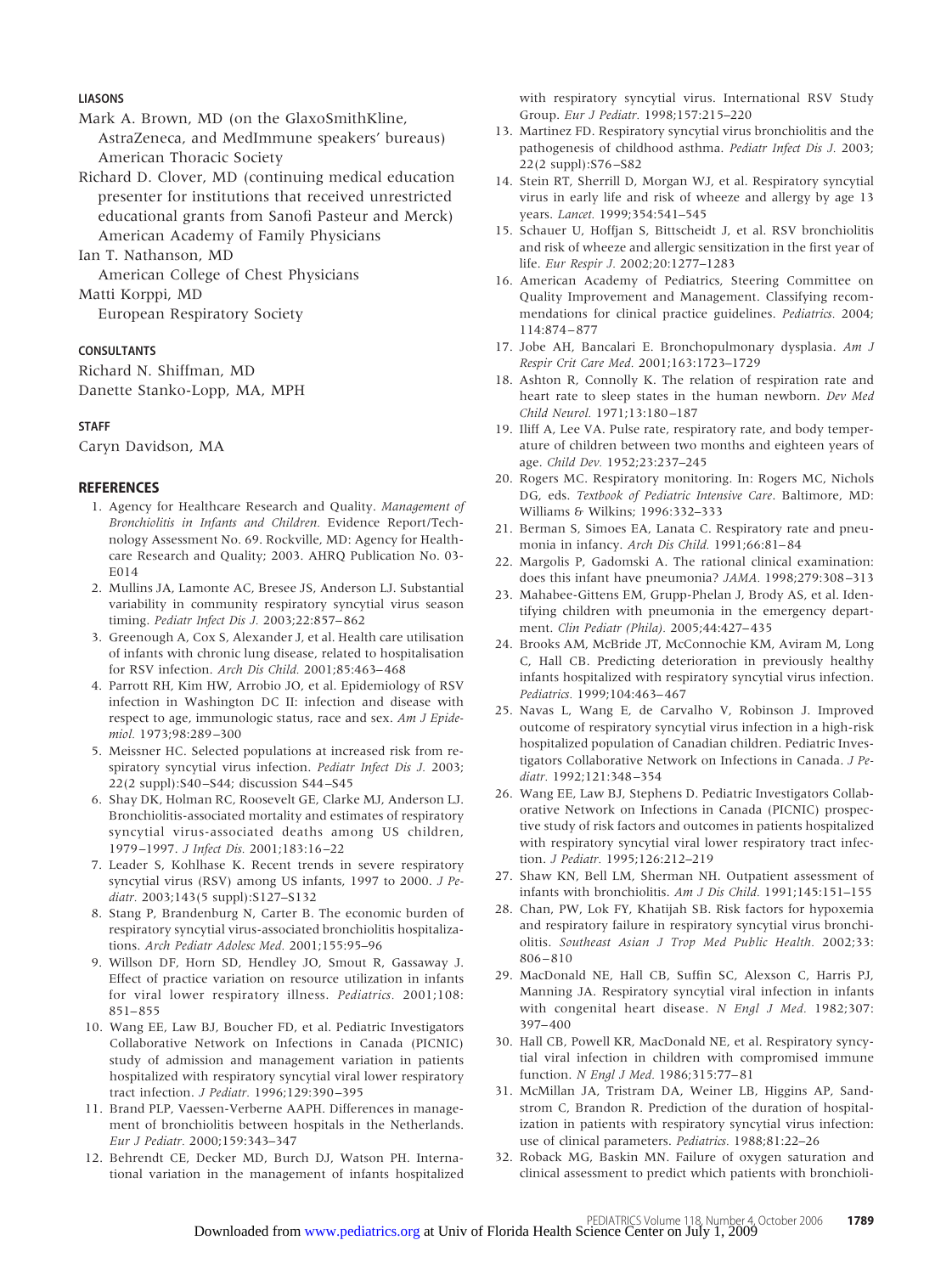tis discharged from the emergency department will return requiring admission. *Pediatr Emerg Care.* 1997;13:9 –11

- 33. Lowell DI, Lister G, Von Koss H, McCarthy P. Wheezing in infants: the response to epinephrine. *Pediatrics.* 1987;79: 939 –945
- 34. Hall CB, Hall WJ, Speers DM. Clinical and physiological manifestations of bronchiolitis and pneumonia: outcome of respiratory syncytial virus. *Am J Dis Child.* 1979;133:798 – 802
- 35. Schroeder AR, Marmor AK, Pantell RH, Newman TB. Impact of pulse oximetry and oxygen therapy on length of stay in bronchiolitis hospitalizations. *Arch Pediatr Adolesc Med.* 2004; 158:527–530
- 36. Dawson KP, Long A, Kennedy J, Mogridge N. The chest radiograph in acute bronchiolitis. *J Paediatr Child Health.* 1990; 26:209 –211
- 37. Roosevelt G, Sheehan K, Grupp-Phelan J, Tanz RR, Listernic R. Dexamethasone in bronchiolitis: a randomized controlled trial. *Lancet.* 1996;348:292–305
- 38. Swingler GH, Hussey GD, Zwarenstein M. Randomised controlled trial of clinical outcome after chest radiograph in ambulatory acute lower-respiratory infection in children. *Lancet.* 1998;351:404 – 408
- 39. Mallory MD, Shay DK, Garrett J, Bordley WC. Bronchiolitis management preferences and the influence of pulse oximetry and respiratory rate on the decision to admit. *Pediatrics.* 2003; 111(1). Available at: www.pediatrics.org/cgi/content/full/ 111/1/e45
- 40. Bordley WC, Viswanathan M, King VJ, et al. Diagnosis and testing in bronchiolitis: a systematic review. *Arch Pediatr Adolesc Med.* 2004;158:119 –126
- 41. Liebelt E, Qi K, Harvey K. Diagnostic testing for serious bacterial infections in infants aged 90 days or younger with bronchiolitis. *Arch Pediatr Adolesc Med.* 1999;153:525–530
- 42. Kuppermann N, Bank DE, Walton EA, Senac MO Jr, McCaslin I. Risks for bacteremia and urinary tract infections in young febrile children with bronchiolitis. *Arch Pediatr Adolesc Med.* 1997;151:1207–1214
- 43. Levine DA, Platt SL, Dayan PS, et al. Risk of serious bacterial infection in young febrile infants with respiratory syncytial virus infections. *Pediatrics.* 2004;113:1728 –1734
- 44. Kellner JD, Ohlsson A, Gadomski AM, Wang EE. Bronchodilators for bronchiolitis. *Cochrane Database Syst Rev.* 2000;(2): CD001266
- 45. Alario AJ, Lewander WJ, Dennehy P, Seifer R, Mansell AL. The efficacy of nebulized metaproterenol in wheezing infants and young children. *Am J Dis Child.* 1992;146:412– 418
- 46. Henry RL, Milner AD, Stokes GM. Ineffectiveness of ipratropium bromide in acute bronchiolitis. *Arch Dis Child.* 1983;58: 925–926
- 47. Klassen TP, Rowe PC, Sutcliffe T, Ropp LJ, McDowell IW, Li MM. Randomized trial of salbutamol in acute bronchiolitis. *J Pediatr.* 1991;118:807– 811
- 48. Lines DR, Kattampallil JS, Liston P. Efficacy of nebulized salbutamol in bronchiolitis. *Pediatr Rev Commun.* 1990;5: 121–129
- 49. Mallol J, Barrueo L, Girardi G, et al. Use of nebulized bronchodilators in infants under 1 year of age: analysis of four forms of therapy. *Pediatr Pulmonol.* 1987;3:298 –303
- 50. Tal A, Bavilski C, Yohai D, Bearman JE, Gorodischer R, Moses SW. Dexamethasone and salbutamol in the treatment of acute wheezing in infants. *Pediatrics.* 1983;71:13–18
- 51. Wainwright C, Altamirano L, Cheney M, et al. A multicenter, randomized, double-blind, controlled trial of nebulized epinephrine in infants with acute bronchiolitis. *N Engl J Med.* 2003;349:27–35
- 52. Schweich PJ, Hurt TL, Walkley EI, Mullen N, Archibald LF.

The use of nebulized albuterol in wheezing infants. *Pediatr Emerg Care.* 1992;8:184 –188

- 53. Schuh S, Canny G, Reisman JJ, et al. Nebulized albuterol in acute bronchiolitis. *J Pediatr.* 1990;117:633– 637
- 54. Gadomski AM, Lichtenstein R, Horton L, King J, Keane V, Permutt T. Efficacy of albuterol in the management of bronchiolitis. *Pediatrics.* 1994;93:907–912
- 55. Dobson JV, Stephens-Groff SM, McMahon SR, Stemmler MM, Brallier SL, Bay C. The use of albuterol in hospitalized infants with bronchiolitis. *Pediatrics.* 1998;101:361–368
- 56. Flores G, Horwitz RI. Efficacy of beta2-agonists in bronchiolitis: a reappraisal and meta-analysis. *Pediatrics.* 1997;l00: 233–239
- 57. Kristjansson S, Lodrup Carlsen KC, Wennergren G, Strannegard IL, Carlsen KH. Nebulised racemic adrenaline in the treatment of acute bronchiolitis in infants and toddlers. *Arch Dis Child.* 1993;69:650 – 654
- 58. Menon K, Sutcliffe T, Klassen TP. A randomized trial comparing the efficacy of epinephrine with salbutamol in the treatment of acute bronchiolitis. *J Pediatr.* 1995;126:1004 –1007
- 59. Numa AH, Williams GD, Dakin CJ. The effect of nebulized epinephrine on respiratory mechanics and gas exchange in bronchiolitis. *Am J Respir Crit Care Med.* 2001;164:86 –91
- 60. Wohl ME, Chernick V. State of the art: bronchiolitis. *Am Rev Respir Dis.* 1978;118:759 –781
- 61. Hartling L, Wiebe N, Russell K, Patel H, Klassen T. A metaanalysis of randomized controlled trials evaluating the efficacy of epinephrine for the treatment of acute viral bronchiolitis. *Arch Pediatr Adolesc Med.* 2003;157:957–967
- 62. Hartling L, Wiebe N, Russell K, Patel H, Klassen TP. Epinephrine for bronchiolitis. *Cochrane Database Syst Rev.* 2004;(1): CD003123
- 63. Bierman CW, Pierson WE. The pharmacological management of status asthmaticus in children. *Pediatrics.* 1974;54:245–247
- 64. Schuh S, Coates AL, Binnie R, et al. Efficacy of oral dexamethasone in outpatients with acute bronchiolitis. *J Pediatr.*  $2002:140:27-32$
- 65. Gorelick MH, Stevens MW, Schultz TR, Scribano PV. Performance of a novel clinical score, the Pediatric Asthma Severity Score (PASS) in the evaluation of acute asthma. *Acad Emerg Med.* 2004;11:10 –18
- 66. Cincinnati Children's Hospital Medical Center. Evidencebased clinical practice guideline for the medical management of infants less than 1 year with a first episode of bronchiolitis. Available at: www.cincinnatichildrens.org/NR/rdonlyres/ B3EC347E-65AC-490A-BC4C-55C3AF4B76D5/0/BronchRS. pdf. Accessed June 21, 2006
- 67. Goh A, Chay OM, Foo AL, Ong EK. Efficacy of bronchodilators in the treatment of bronchiolitis. *Singapore Med J.* 1997; 38:326 –328
- 68. Chowdhury D, al Howasi M, Khalil M, al-Frayh AS, Chowdhury S, Ramia S. The role of bronchodilators in the management of bronchiolitis: a clinical trial. *Ann Trop Paediatr.* 1995;15:77– 84
- 69. Wang EE, Milner R, Allen U, Maj H. Bronchodialtors for treatment of mild bronchiolitis: a factorial randomized trial. *Arch Dis Child.* 1992;67:289 –293
- 70. Shay DK, Holman RC, Newman RD, Liu LL, Stout JW, Anderson LJ. Bronchiolitis associated hospitalizations among US children, 1980 –1996. *JAMA.* 1999;282:1440 –1446
- 71. Patel H, Platt R, Lozano JM, Wang EE. Glucocorticoids for acute viral bronchiolitis in infants and young children. *Cochrane Database Syst Rev.* 2004;(3):CD004878
- 72. Garrison MM, Christakis DA, Harvey E, Cummings P, Davis RL. Systemic corticosteroids in infant bronchiolitis: a metaanalysis. *Pediatrics.* 2000;105(4). Available at: www.pediatrics. org/cgi/content/full/105/4/e44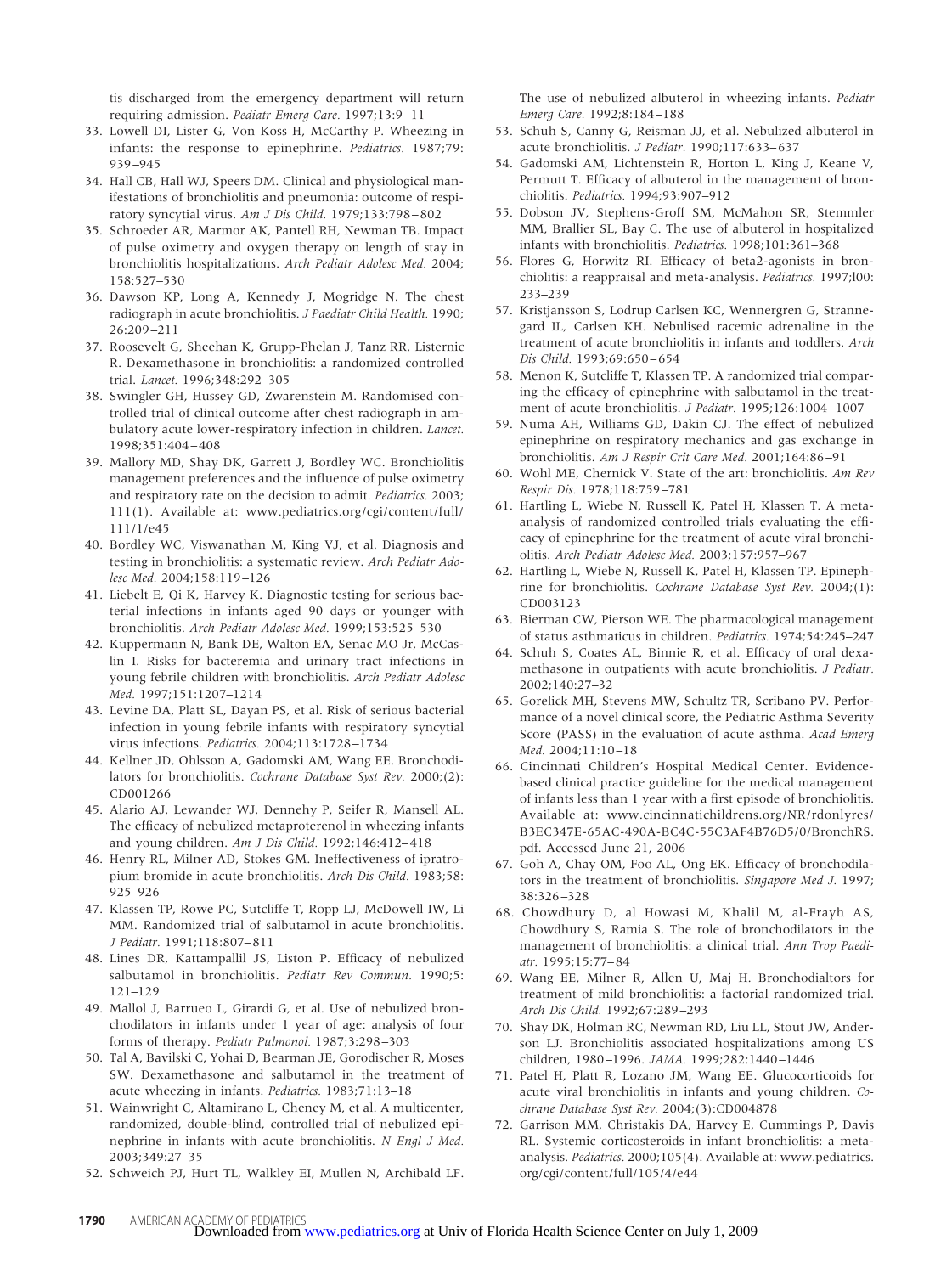- 73. Berger I, Argaman Z, Schwartz SB, et al. Efficacy of corticosteroids in acute bronchiolitis: short-term and long-term follow-up. *Pediatr Pulmonol.* 1998;26:162–166
- 74. Bulow SM, Nir M, Levin E, et al. Prednisolone treatment of respiratory syncytial virus infection: a randomized controlled trial of 147 infants. *Pediatrics.* 1999;104(6). Available at: www.pediatrics.org/cgi/content/full/105/6/e77
- 75. Connolly JH, Field CMB, Glasgoe JFT, Slattery M, MacLynn DM. A double blind trial of prednisolone in epidemic bronchiolitis due to respiratory syncytial virus. *Acta Paediatr Scand.* 1969;58:116 –120
- 76. Dabbous JA, Tkachyk JS, Stamm SJ. A double blind study on the effects of corticosteroids in the treatment of bronchiolitis. *Pediatrics.* 1966;37:477– 484
- 77. DeBoeck K, Van der Aa N, Van Lierde S, Corbeel L, Eeckels R. Respiratory syncytial virus bronchiolitis: a double-blind dexamethasone efficacy study. *J Pediatr.* 1997;131:919 –921
- 78. Goebel J, Estrada B, Quinonez J, Nagji N, Sanford D, Boerth RC. Prednisolone plus albuterol versus albuterol alone in mild to moderate bronchiolitis. *Clin Pediatr (Phila).* 2000;39: 213–220
- 79. Klassen TP, Sutcliffe T, Watters LK, Wells GA, Allen UD, Li MM. Dexamethasone in salbutamol-treated inpatients with acute bronchiolitis: a randomized controlled trial. *J Pediatr.* 1997;130:191–196
- 80. Leer JA, Bloomfield N, Green JL, et al. Corticosteroid treatment in bronchiolitis. *Am J Dis Child.* 1969;117:495–503
- 81. Springer C, Bar-Yishay E, Uwayyed K, Avital A, Vilozni D, Godfrey S. Corticosteroids do not affect the clinical or physiological status of infants with bronchiolitis. *Pediatr Pulmonol.* 1990;9:181–185
- 82. Van Woensel JBM, Wolfs TFW, van Aaldersen WMC, Brand PLP, Kimpen JLL. Randomised double blind placebo controlled trial of prednisolone in children admitted to hospital with respiratory syncytial virus bronchiolitis. *Thorax.* 1997;52: 634 – 637
- 83. de Blic J. Use of corticoids in acute bronchiolitis in infants [in French]. *Arch Pediatr.* 2001;9 (suppl 1):49S–54S
- 84. Chao LC, Lin YZ, Wu WF, Huang FY. Efficacy of nebulized budesonide in hospitalized infants and children younger than 24 months with bronchiolitis. *Acta Paediatr Taiwan.* 2003;44: 332–335
- 85. King VJ, Viswanathan M, Bordley WC, et al. Pharmacologic treatment of bronchiolitis in infants and children. *Arch Pediatr Adolesc Med.* 2004;158:127–137
- 86. Hall CB, McBride JT, Walsh EE, et al. Aerosolized ribavirin treatment of infants with respiratory syncytial viral infection: a randomized double-blind study. *N Engl J Med.* 1983;308: 1443–1447
- 87. Taber LH, Knight V, Gilbert BE, et al. Ribavirin aerosol treatment of bronchiolitis associated with respiratory syncytial virus infection in infants. *Pediatrics.* 1983;72:613– 618
- 88. Barry W, Cockburn F, Cornall R, et al. Ribavirin aerosol for acute bronchiolitis. *Arch Dis Child.* 1986;61:593–597
- 89. Rodriguez WJ, Kim HW, Brandt CD, et al. Aerosolized ribavirin in the treatment of patients with respiratory syncytial virus disease. *Pediatr Infect Dis J.* 1987;6:159 –163
- 90. Smith DW, Frankel LR, Mathers LH, Tang AT, Ariagno RL, Prober CG. A controlled trial of aerosolized ribavirin in infants receiving mechanical ventilation for severe respiratory syncytial virus infection. *N Engl J Med.* 1991;325:24 –29
- 91. Janai HK, Stutman HR, Zeleska M, et al. Ribavirin effect on pulmonary function in young infants with respiratory syncytial virus bronchiolitis. *Pediatr Infect Dis J.* 1993;12:214 –218
- 92. Meert KL, Sarnaik AP, Gelmini MJ, Lieh-Lai MW. Aerosolized ribavirin in mechanically ventilated children with respiratory

syncytial virus lower respiratory tract disease: a double-blind, randomized trial. *Crit Care Med.* 1994;22:566 –572

- 93. Guerguerian AM, Gauthier M, Lebel MH, Farrell CA, Lacroix J. Ribavirin in ventilated respiratory syncytial virus bronchiolitis. *Am J Respir Crit Care Med.* 1999;160:829 – 834
- 94. Everard ML, Swarbrick A, Rigby AS, Milner AD. The effect of ribavirin to treat previously healthy infants admitted with acute bronchiolitis on acute and chronic respiratory morbidity. *Respir Med.* 2001;95:275–280
- 95. Rodriguez WJ, Arrobio J, Fink R, Kim HW, Milburn C. Prospective follow-up and pulmonary functions from a placebocontrolled randomized trial of ribavirin therapy in respiratory syncytial virus bronchiolitis. *Arch Pediatr Adolesc Med.* 1999; 153:469 – 474
- 96. Edell D, Khoshoo V, Ross G, Salter K. Early ribavirin treatment of bronchiolitis. *Chest.* 2002;122:935–939
- 97. Hall CB, McBride JT, Gala CL, Hildreth SW, Schnabel KC. Ribavirin treatment of respiratory syncytial viral infection in infants with underlying cardiopulmonary disease. *JAMA.* 1985;254:3047–3051
- 98. Groothuis JR, Woodin KA, Katz R, et al. Early ribavirin treatment of respiratory syncytial virus infection in high-risk children. *J Pediatr.* 1990;117:792–798
- 99. Long CE, Voter KZ, Barker WH, Hall CB. Long term follow-up of children hospitalized with respiratory syncytial virus lower respiratory tract infection and randomly treated with ribavirin and placebo. *Pediatr Infect Dis J.* 1997;16:1023–1028
- 100. Bradley JS, Conner JD, Compagiannis LS, Eiger LL. Exposure of health care workers to ribavirin during therapy for respiratory syncytial virus infections. *Antimicrob Agents Chemother.* 1990;34:668 – 670
- 101. Rodriguez WJ, Bui RHD, Conner JD, et al. Environmental exposure of primary care personnel to ribavirin aerosol when supervising treatment of infants with respiratory syncytial virus infections. *Antimicrob Agents Chemother.* 1987;31: 1143–1146
- 102. Feldstein TJ, Swegarden JL, Atwood GF, Peterson CD. Ribavirin therapy: implementation of hospital guidelines and effect on usage and cost of therapy. *Pediatrics.* 1995;96:14 –17
- 103. Putto A, Ruuskanen O, Meruman O. Fever in respiratory virus infections. *Am J Dis Child.* 1986;140:1159 –1163
- 104. LaVia W, Marks MI, Stutman HR. Respiratory syncytial virus puzzle: clinical features, pathophysiology, treatment, and prevention. *J Pediatr.* 1992;121:503–510
- 105. Nichol KP, Cherry JD. Bacterial-viral interrelations in respiratory infections in children. *N Engl J Med.* 1967;277:667– 672
- 106. Field CM, Connolly JH, Murtagh G, Slattery CM, Turkington EE. Antibiotic treatment of epidemic bronchiolitis. *Br Med J.* 1966;5479:83– 85
- 107. Friis B, Andersen P. Brenoe E, et al. Antibiotic treatment of pneumonia and bronchiolitis. A prospective randomised study. *Arch Dis Child.* 1984;59:1038 –1045
- 108. Antonow JA, Hansen K, McKinstry CA, Byington CL. Sepsis evaluations in hospitalized infants with bronchiolitis. *Pediatr Infect Dis J.* 1998;17:231–236
- 109. Greenes DS, Harper MB. Low risk of bacteremia in febrile children with recognizable viral syndromes. *Pediatr Infect Dis J.* 1999;18:258 –261
- 110. Purcell K, Fergie J. Concurrent serious bacterial infections in 2396 infants and children hospitalized with respiratory syncytial virus lower respiratory tract infections. *Arch Pediatr Adolesc Med.* 2002;156:322–324
- 111. Purcell K, Fergie J. Concurrent serious bacterial infections in 912 infants and children hospitalized for treatment of respiratory syncytial virus lower respiratory tract infection. *Pediatr Infect Dis J.* 2004;23:267–269
- 112. Titus MO, Wright SW. Prevalence of serious bacterial infec-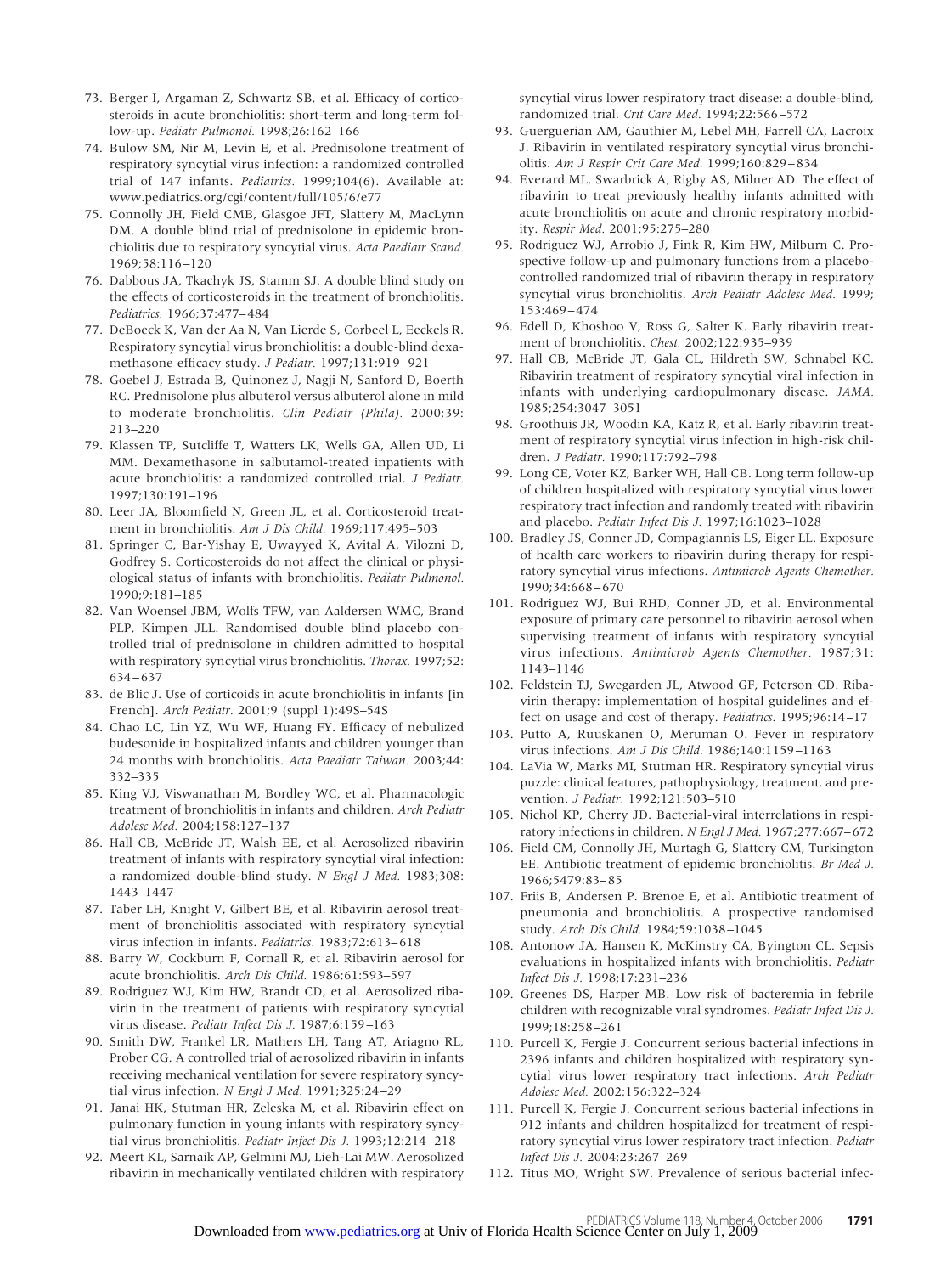tions in febrile infants with respiratory syncytial virus infections. *Pediatrics.* 2003;112:282–284

- 113. Melendez E, Harper MB. Utility of sepsis evaluation in infants 90 days of age or younger with fever and clinical bronchiolitis. *Pediatr Infect Dis J.* 2003;22:1053–1056
- 114. Hall CB, Powell KR, Schnabel KC, Gala CL, Pincus PH. Risk of serious bacterial infection in infants hospitalized with respiratory syncytial viral infection. *J Pediatr.* 1988;113:266 –271
- 115. Hall CB. Respiratory syncytial virus: a continuing culprit and conundrum. *J Pediatr.* 1999;135(2 pt 2):2–7
- 116. Davies HD, Matlow A, Petric M, Glazier R, Wang EE. Prospective comparative study of viral, bacterial and atypical organisms identified in pneumonia and bronchiolitis in hospitalized Canadian infants. *Pediatr Infect Dis J.* 1996;15:371–375
- 117. Andrade MA, Hoberman A, Glustein J, Paradise JL, Wald ER. Acute otitis media in children with bronchiolitis. *Pediatrics.* 1998;101:617– 619
- 118. Shazberg G, Revel-Vilk S, Shoseyov D, Ben-Ami A, Klar A, Hurvitz H. The clinical course of bronchiolitis associated with otitis media. *Arch Dis Child.* 2000;83:317–319
- 119. American Academy of Pediatrics, Subcommittee on Management of Acute Otitis Media. Diagnosis and management of acute otitis media. *Pediatrics.* 2004;113:1451–1465
- 120. Khoshoo V, Edell D. Previously healthy infants may have increased risk of aspiration during respiratory syncytial viral bronchiolitis. *Pediatrics.* 1999;104:1389 –1390
- 121. Gozal D, Colin AA, Jaffe M, Hochberg Z. Water, electrolyte, and endocrine homeostasis in infants with bronchiolitis. *Pediatr Res.* 1990;27:204 –209
- 122. van Steensel-Moll HA, Hazelzet JA, van der Voort E, Neijens HJ, Hackeng WH. Excessive secretion of antidiuretic hormone in infections with respiratory syncytial virus. *Arch Dis Child.* 1990;65:1237–1239
- 123. Perotta C, Ortiz Z, Roque M. Chest physiotherapy for acute bronchiolitis in paediatric patients between 0 and 24 months old. *Cochrane Database Syst Rev.* 2005;(2):CD004873
- 124. Nicholas KJ, Dhouieb MO, Marshal TG, Edmunds AT, Grant MB. An evaluation of chest physiotherapy in the management of acute bronchiolitis: changing clinical practice. *Physiotherapy.* 1999;85:669 – 674
- 125. Webb MS, Martin JA, Cartlidge PH, Ng YK, Wright NA. Chest physiotherapy in acute bronchiolitis. *Arch Dis Child.* 1985;60: 1078 –1079
- 126. Bohe L, Ferrero ME, Cuestas E, Polliotto L, Genoff M. Indications of conventional chest physiotherapy in acute bronchiolitis [in Spanish]. *Medicina (B Aires).* 2004;64:198 –200
- 127. O'Brien LM, Stebbens VA, Poets CF, Heycock EG, Southall DP. Oxygen saturation during the first 24 hours of life. *Arch Dis Child Fetal Neonatal Ed.* 2000;83:F35–F38
- 128. Hunt CE, Corwin MJ, Lister G, et al. Longitudinal assessment of hemoglobin oxygen saturation in healthy infants during the first 6 months of age. Collaborative Home Infant Monitoring Evaluation (CHIME) Study Group. *J Pediatr.* 1999;135: 580 –586
- 129. Young S, O'Keeffe PT, Arnott J, Landau LI. Lung function, airway responsiveness, and respiratory symptoms before and after bronchiolitis. *Arch Dis Child.* 1995;72:16 –24
- 130. Forster RE II, Dubois AB, Briscoe WA, Fisher AB. *The Lung: Physiologic Basis of Pulmonary Function Tests*. Chicago, IL: Year Book Medical Publishers, Inc; 1986
- 131. Chernick V, Boat TF. *Kendig's Disorders of the Respiratory Tract in Children*. Philadelphia, PA: W. B. Saunders Co; 1998
- 132. Salyer JW. Neonatal and pediatric pulse oximetry. *Respir Care.* 2003;48:386 –396; discussion 397–398
- 133. Groothuis JR, Gutierrez KM, Lauer BA. Respiratory syncytial virus infection in children with bronchopulmonary dysplasia. *Pediatrics.* 1988;82:199 –203
- 134. Grimaldi M, Gouyon B, Michaut F, Huet F, Gouyon J; Burgundy Perinatal Network. Severe respiratory syncytial virus bronchiolitis: epidemiologic variations associated with the initiation of palivizumab in severely premature infants with bronchopulmonary dysplasia. *Pediatr Infect Dis J.* 2004;23: 1081–1085
- 135. Horn SD, Smout RJ. Effect of prematurity on respiratory syncytial virus hospital resource use and outcomes. *J Pediatr.* 2003;143(5 suppl):S133–S141
- 136. American Academy of Pediatrics. *Red Book: 2006 Report of the Committee on Infectious Diseases*. 27th ed. Elk Grove Village, IL: American Academy of Pediatrics; 2006
- 137. The IMpact-RSV study group. Palivizumab, a humanized respiratory syncytial virus monoclonal antibody, reduces hospitalization from respiratory syncytial virus infection in highrisk infants. *Pediatrics.* 1998;102:531–537
- 138. Feltes TF, Cabalka AK, Meissner HC, et al. Palivizumab prophylaxis reduces hospitalization due to respiratory syncytial virus in young children with hemodynamically significant congenital heart disease. *J Pediatr.* 2003;143:532–540
- 139. Romero JR. Palivizumab prophylaxis of respiratory syncytial virus disease from 1998 to 2002: results from four years of palivizumab usage. *Pediatr Infect Dis J.* 2003;22(2 suppl): S46 –S54
- 140. Hay JW, Ernst RL, Meissner HC. RSV-IGIV: a cost effectiveness analysis. *Am J Manag Care.* 1996;2:851– 861
- 141. O'Shea TM, Sevick MA, Givner LB. Costs and benefits of respiratory syncytial virus immunoglobulin to prevent hospitalization for lower respiratory tract illness in very low birth weight infants. *Pediatr Infect Dis J.* 1998;17:587–593
- 142. Robbins JM, Tilford JM, Jacobs RF, Wheeler JG, Gillaspy SR, Schutze GE. A number-needed-to-treat analysis of respiratory syncytial virus immune globulin intravenous to prevent hospitalization [published correction appears in *Arch Pediatr Adolesc Med*. 1998;152:577]. *Arch Pediatr Adolesc Med.* 1998; 152:358 –366
- 143. Atkins JT, Karimi P, Morris BH, McDavid G, Shim S. Prophylaxis for RSV with RSV-IGIV among preterm infants of thirtytwo weeks gestation and less: reduction in incidence, severity of illness and cost. *Pediatr Infect Dis J.* 2002;19:138 –143
- 144. Thomas M, Bedford-Russell A, Sharland M. Hospitalization for RSV infection in ex-preterm infants: implications for use of RSV-IGIV. *Arch Dis Child.* 2000;83:122–127
- 145. Joffe S, Ray GT, Escobar GJ, Black SB, Lieu TA. Costeffectiveness of RSV prophylaxis among preterm infants. *Pediatrics.* 1999;104:419 – 427
- 146. Stevens TP, Sinkin RA, Hall CB, Maniscalco WM, McConnochie KM. Respiratory syncytial virus and premature infants born at 32 weeks' gestation or earlier: hospitalization and economic implications of prophylaxis. *Arch Pediatr Adolesc Med.* 2000;154:55– 61
- 147. Kamal-Bahl S, Doshi J, Campbell J. Economic analysis of respiratory syncytial virus immunoprophylaxis in high-risk infants. *Arch Pediatr Adolesc Med.* 2002;156:1034 –1041
- 148. Aintablian N, Walpita P, Sawyer MH. Detection of *Bordetella pertussis* and respiratory synctial virus in air samples from hospital rooms. *Infect Control Hosp Epidemiol.* 1998;19:918 –923
- 149. Hall CB. Nosocomial respiratory syncytial virus infections: the "Cold War" has not ended. *Clin Infect Dis.* 2000;31:590 –596
- 150. Sattar SA, Terro J, Vashon R, Keswick B. Hygienic hand antiseptics: should they not have activity and label claims against viruses? *Am J Infect Control.* 2002;30:355–372
- 151. Boyce JM, Pittet D; Healthcare Infection Control Practices Advisory Committee, HICPAC/SHEA/APIC/IDSA Hand Hygiene Task Force. Guideline for hand hygiene in health-care settings. Recommendations of the Healthcare Infection Control Practices Advisory Committee and the HICPAC/SHEA/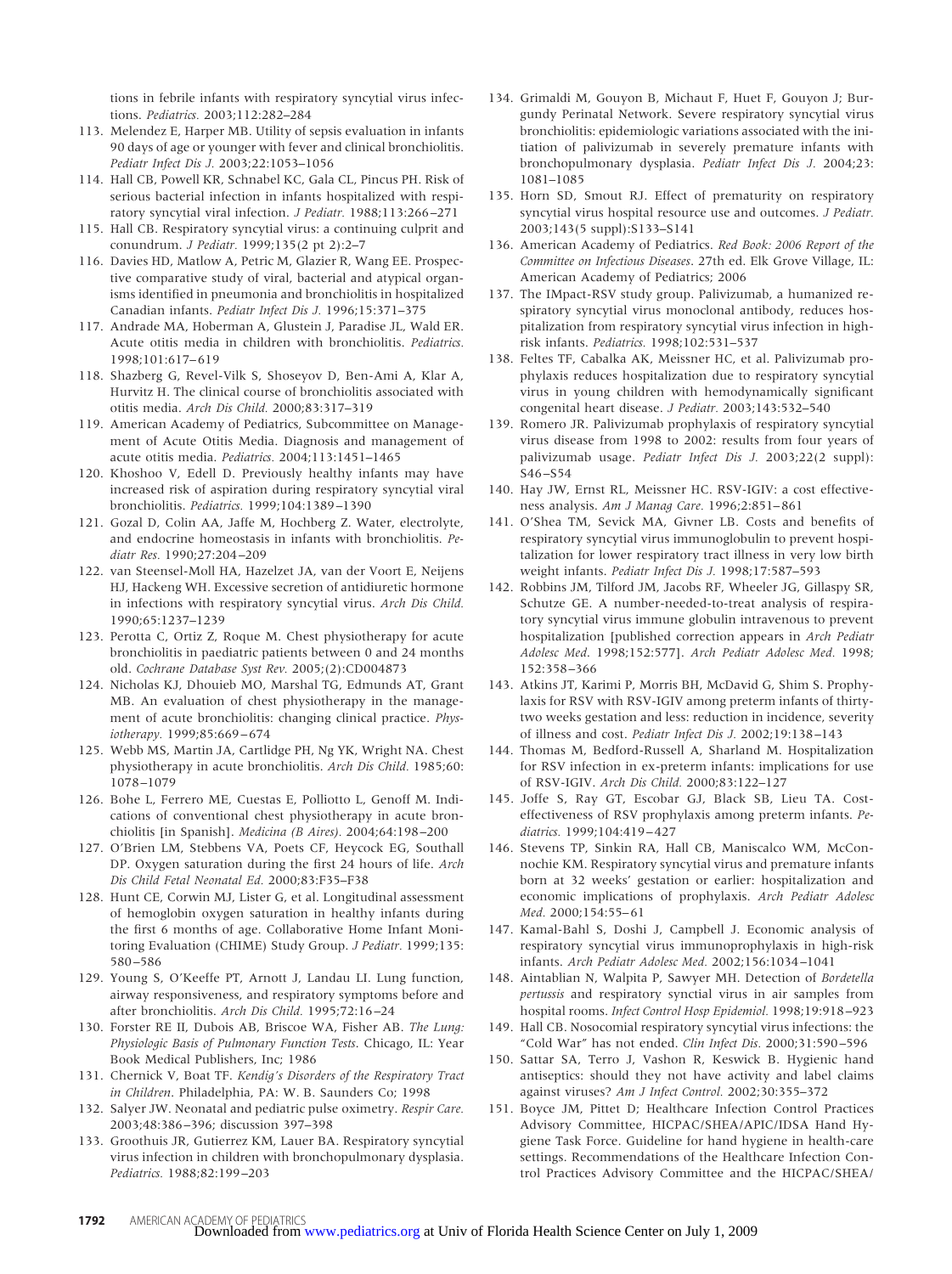APIC/IDSA Hand Hygiene Task Force. Society for Healthcare Epidemiology of America/Association for Professionals in Infection Control/Infectious Diseases Society of America. *MMWR Recomm Rep.* 200225;51(RR-16):1-45; quiz CE1-CE4

- 152. Isaacs D, Dickson H, O'Callaghan C, Sheaves R, Winter A, Moxon ER. Handwashing and cohorting in prevention of hospital acquired infections with respiratory syncytial virus. *Arch Dis Child.* 1991;66:227–231
- 153. Krasinski K, LaCouture R, Holzman RS, Waithe E, Bonk S, Hanna B. Screening for respiratory syncytial virus and assignment to a cohort at admission to reduce nosocomial transmission. *J Pediatr.* 1990;116:894 – 898
- 154. Karanfil LV, Conlon M, Lykens K, et al. Reducing the rate of nosocomially transmitted respiratory syncytial virus [published correction appears in *Am J Infect Control*. 1999;27:303]. *Am J Infect Control.* 1999;27:91–96
- 155. Macartney KK, Gorelick MH, Manning ML, Hodinka RL, Bell LM. Nosocomial respiratory syncytial virus infections: the cost-effectiveness and cost-benefit of infection control. *Pediatrics.* 2000;106:520 –526
- 156. McConnochie KM, Roghmann KJ. Breast feeding and maternal smoking as predictors of wheezing in children age 6 to 10 years. *Pediatr Pulmonol.* 1986;2:260 –268
- 157. Strachan DP, Cook DG. Health effects of passive smoking. 1. Parental smoking and lower respiratory illness in infancy and early childhood. *Thorax.* 1997;52:905–914
- 158. Stocks J, Dezateux C. The effect of parental smoking on lung function and development during infancy. *Respirology.* 2003; 8:266 –285
- 159. Shiva F, Basiri M, Sadeghi B, Padyab M. Effects of passive smoking on common respiratory symptoms in young children. *Acta Paediatr.* 2003;92:1394 –1397
- 160. Nandapalan N, Taylor C, Scott R, Toms GL. Mammary immunity in mothers of infants with respiratory syncytial virus infection. *J Med Virol.* 1987;22:277–287
- 161. Chiba Y, Minagawa T, Mito K, et al. Effect of breast feeding on responses of systemic interferon and virus-specific lymphocyte transformation in infants with respiratory syncytial virus infection. *J Med Virol.* 1987;21:7–14
- 162. Laegreid A, Kolsto Otnaess AB, Orstavik I, Carlsen KH. Neutralizing activity in human milk fractions against respiratory syncytial virus. *Acta Paediatr Scand.* 1986;75:696 –701
- 163. Pullan CR, Toms GL, Martin AJ, Gardner PS, Webb JK, Appleton DR. Breastfeeding and respiratory syncytial virus infection. *Br Med J.* 1980;281:1034 –1036
- 164. Downham MAPS, Scott R, Sims DG, Webb JKG, Gardner PS. Breast-feeding protects against respiratory syncytial virus infections. *Br Med J.* 1976;2(6030):274 –276
- 165. Bachrach VR, Schwarz E, Bachrach LR. Breastfeeding and the risk of hospitalization for respiratory disease in infancy: a meta-analysis. *Arch Pediatr Adolesc Med.* 2003;157:237–243
- 166. Cohen HA, Varsano I, Kahan E, Sarrell EM, Uziel Y. Effectiveness of an herbal preparation containing echinacea, propolis, and vitamin C in preventing respiratory tract infections in children: a randomized, double-blind, placebocontrolled, multicenter study. *Arch Pediatr Adolesc Med.* 2004; 158:217–221